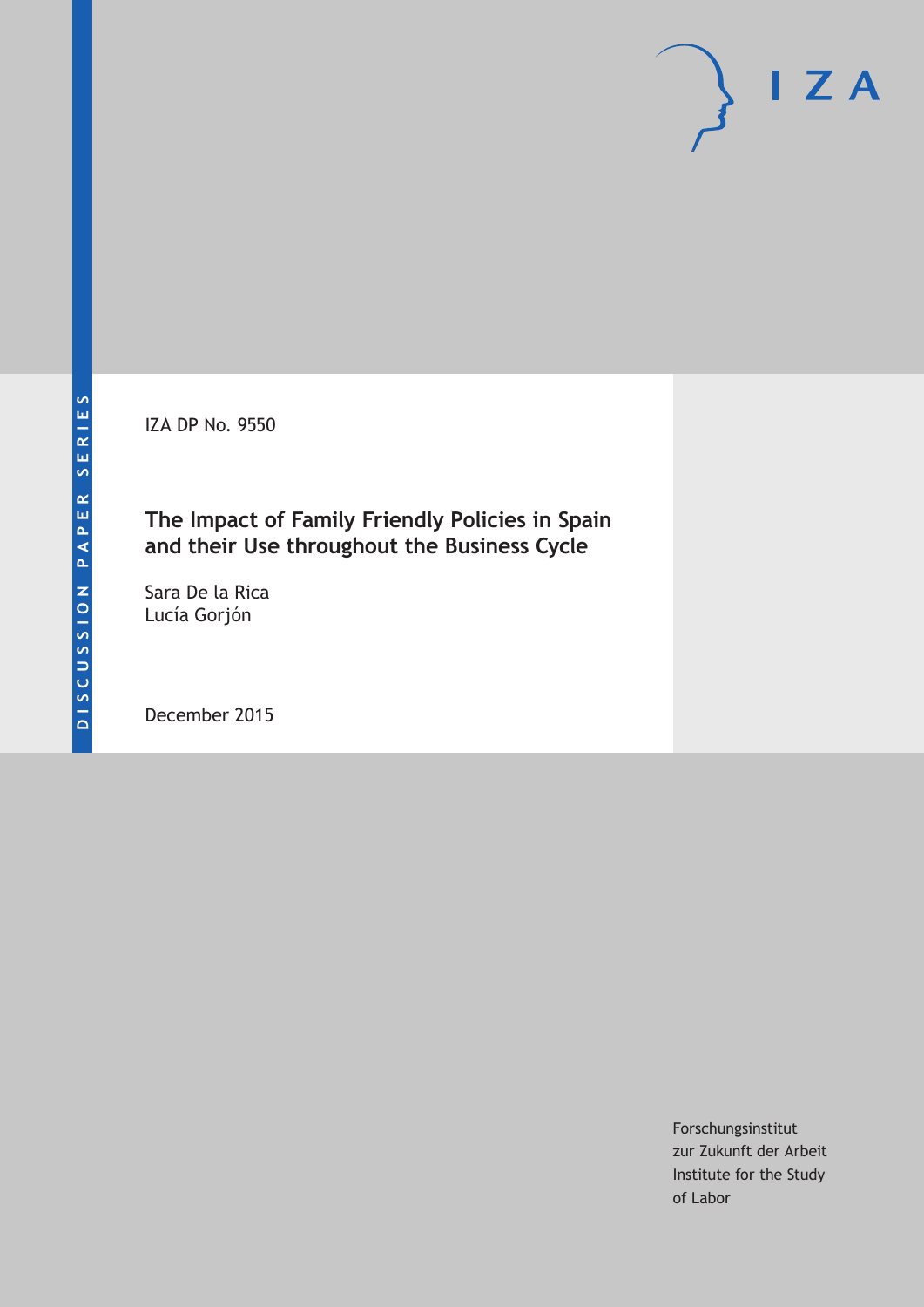# **The Impact of Family Friendly Policies in Spain and their Use throughout the Business Cycle**

# **Sara De la Rica**

*University of the Basque Country, FEDEA and IZA* 

# **Lucía Gorjón**

*University of the Basque Country and FEDEA* 

Discussion Paper No. 9550 December 2015

IZA

P.O. Box 7240 53072 Bonn **Germany** 

Phone: +49-228-3894-0 Fax: +49-228-3894-180 E-mail: iza@iza.org

Any opinions expressed here are those of the author(s) and not those of IZA. Research published in this series may include views on policy, but the institute itself takes no institutional policy positions. The IZA research network is committed to the IZA Guiding Principles of Research Integrity.

The Institute for the Study of Labor (IZA) in Bonn is a local and virtual international research center and a place of communication between science, politics and business. IZA is an independent nonprofit organization supported by Deutsche Post Foundation. The center is associated with the University of Bonn and offers a stimulating research environment through its international network, workshops and conferences, data service, project support, research visits and doctoral program. IZA engages in (i) original and internationally competitive research in all fields of labor economics, (ii) development of policy concepts, and (iii) dissemination of research results and concepts to the interested public.

IZA Discussion Papers often represent preliminary work and are circulated to encourage discussion. Citation of such a paper should account for its provisional character. A revised version may be available directly from the author.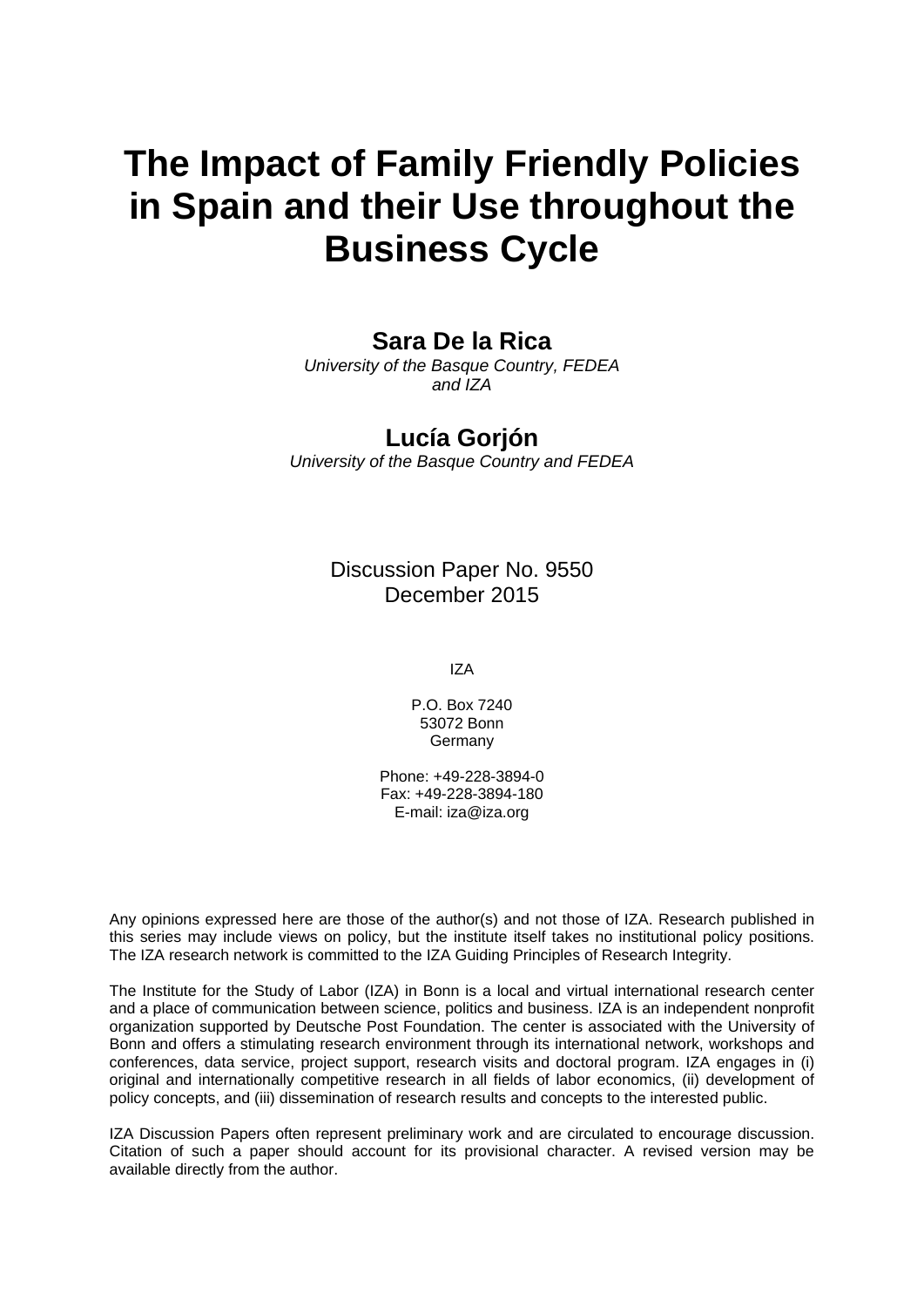IZA Discussion Paper No. 9550 December 2015

# **ABSTRACT**

# **The Impact of Family Friendly Policies in Spain and their Use throughout the Business Cycle\***

The aim of this paper is to evaluate various aspects of a family friendly law (Act 39/99) approved in Spain in 1999, which grants parents the right to reduce their work-time schedule for childcare issues. Moreover, those who resort to that law enjoy higher protection against dismissal than other workers, which may encourage workers to use the law as a form of job protection, particularly in recession periods. We first test the direct impact of the law, i.e. whether its passing increased the use of work-time reduction for childcare issues. We find that the use of such measures did indeed increase by around 18%. Second, we test whether the passing of the law led to strategic behavior from employers, in the sense of restricting indefinite contracts to potential users of the law to limit the use of work-time reduction. We find that this is indeed the case. Finally, we test whether this law was resorted to more or less in the recent downturn than in the previous economic upturn. We find that its use decreased by around 13% in the recent downturn, which is not consistent with the view that workers would use the law more intensively during recessions for job protection reasons.

JEL Classification: C23, J16, J18, J62

Keywords: policy evaluation, family friendly policies, difference-in-difference, business cycle

Corresponding author:

 $\overline{a}$ 

Sara de la Rica University of the Basque Country Facultad de Ciencias Económicas y Empresariales Avenida Lehendakari Aguirre, 83 48015 Bilbao **Spain** E-mail: sara.delarica@ehu.es

<sup>\*</sup> The author acknowledges comments and suggestions from participants in the seminar at Universidad Carlos III and from participants in the XX Symposium on Economic Analysis, 2015. The author acknowledges financial support from the Spanish Ministry of Education and Science (ECO2012- 35820) and from the Spanish Institute for Women (nº 2011-0004-INV-00081).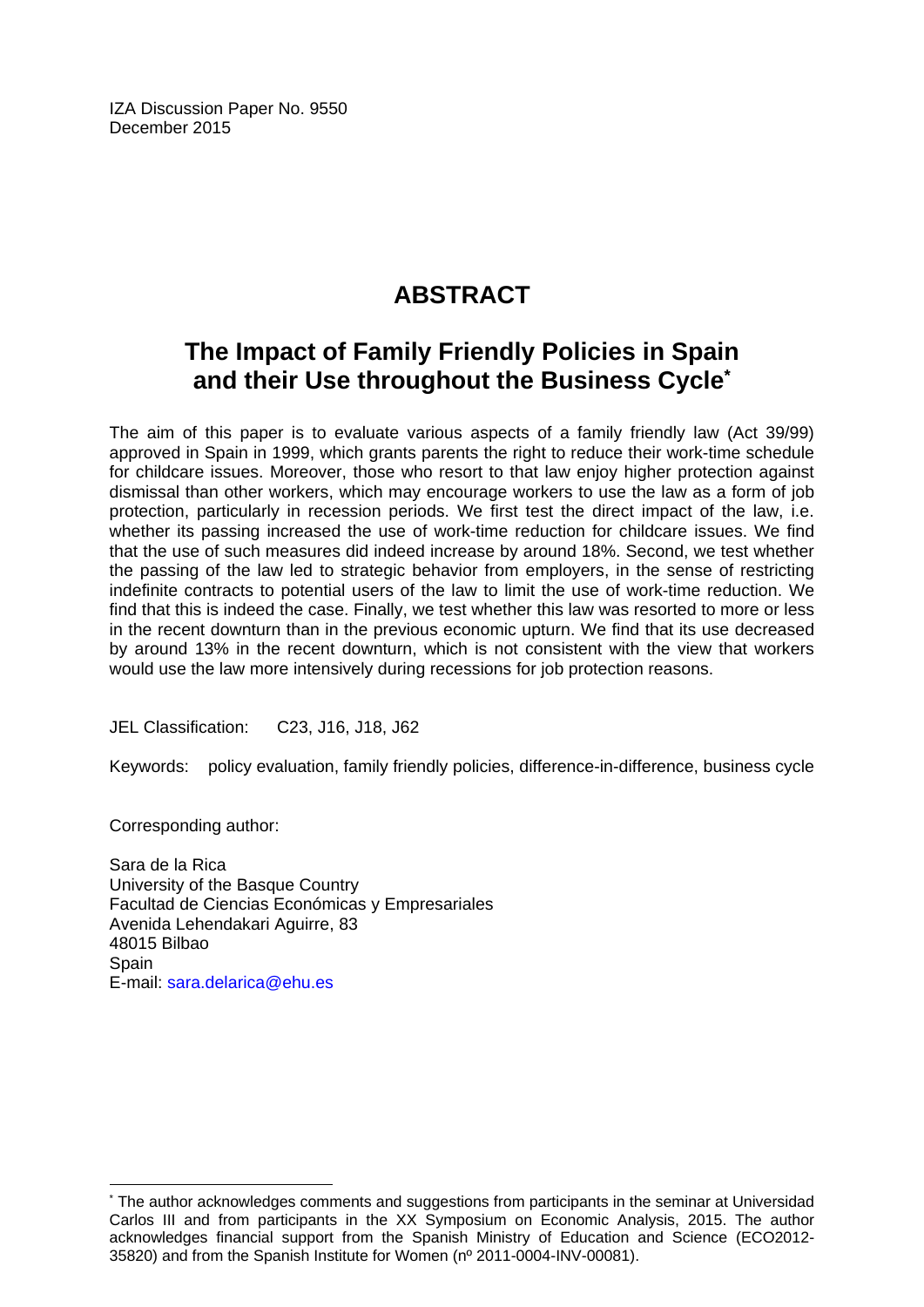# 1. INTRODUCTION

Women have made huge progress in the workplace, especially in the more industrialized countries. Goldin (2004) refers to the mass incorporation of women into the workforce during the seventies as the "quiet revolution". However, in spite of this revolutionary process, gender differences still persist.

Family issues play a crucial role in understanding the gender differences observed in the labor market. Women combine employment with home responsibilities to a much larger extent than their male partners. This is particularly so in some countries, such as those of Southern Europe, because of the lack of access to proper childcare provisions (Del Boca 2002), low levels of participation by men in household tasks (Bettio and Villa 1998; De Laat and Sevilla-Sanz 2011) and/or low levels of social assistance (Adserà 2004). This gender asymmetry in reconciling family life and work affects women's decisions with respect to labor supply, human capital accumulation, and hence their labor-market performance (see Ahn and Mira 2001; Bertola, Blau, and Kahn 2007; Adserà 2005; De la Rica and Iza 2005, among others).

The decrease in the working-age population and the high education level achieved by women in the past few decades make it essential to consider women as a fundamental part of the workforce. Governments and institutions can play an important role in creating the legal framework for improving women's choices and their participation in the economy, as well as in helping societies to break away from the more traditional gender role attitudes that affect women's behavior in many countries. Indeed, in the past few decades many governments have adopted policies aimed at promoting gender equality and equity in the workplace. This paper seeks to evaluate one such policy implemented in Spain in 1999.

The policy under analysis, called Law 39/99, was particularly aimed at giving parents with children under 6 years of age the right to reduce their work schedule with an equivalent wage reduction<sup>1</sup>. The spirit of this law is to make it more affordable for parents to stay in the labor market and take care of their children by reducing their work schedules.<sup>2</sup> Furthermore, as explained below, workers who avail themselves of this policy enjoy more protection against dismissals than the rest. This may undoubtedly entail some undesirable effects that the policy makers did not expect. Those effects are also addressed in the paper<sup>3</sup>.

 $1$  Related family-friendly laws were also implemented elsewhere in Europe. Austrian Law Nr. 38/2004 has the same spirit but only affects workers with more than 3 years of tenure and firms with more than 20 employees. France implemented a "supplementary work choice benefit" law in 2004, providing a benefit that can be paid out as from the birth of the first child for a maximum period of six months at a full or a reduced rate, i.e. women can work parttime and receive the benefit.

 $^2$  Although this right is in principle granted to both fathers and mothers, given that women are traditionally mainly responsible for childcare within couples, mothers have in fact been the only users of the policy.

 $3$  The effects of this law were also addressed in Rodriguez-Planas and Fernández-Kranz, 2011. Differences between the two approaches will be mentioned in the course of the paper.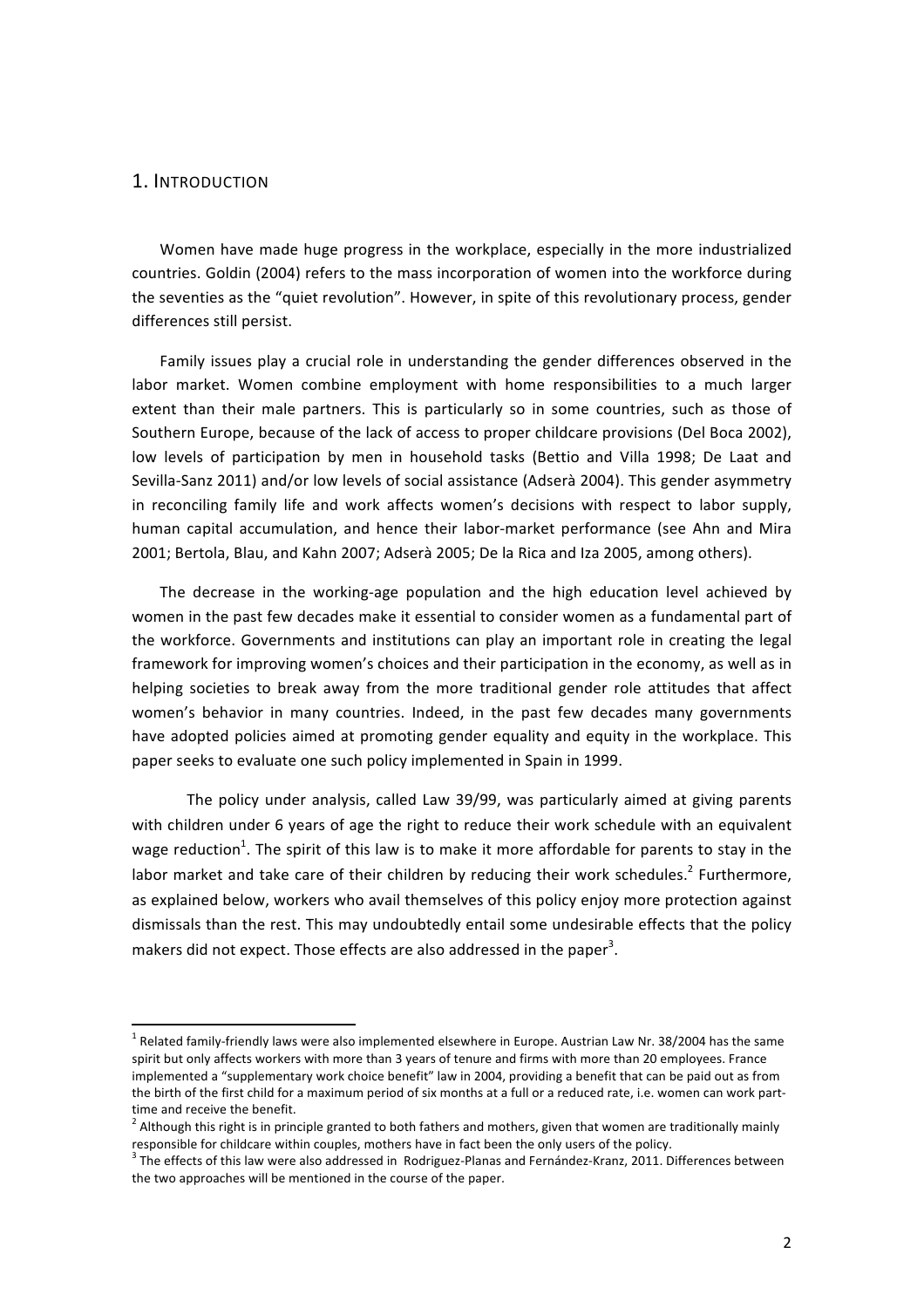The aim of the paper is twofold: First, we evaluate the immediate impact of the law, in particular its direct and indirect effects. By direct effects we mean the extent to which the law has led to an increase in part-time working among parents with children aged under 6. With respect to the indirect effects, we explore whether employers behave strategically towards potential users of the law in the following sense: If the family policy is costly for firms and in addition its users are more protected against dismissals than other workers some reaction from employers might be expected. In particular, they might tend to reduce the indefinite hiring of potential users of the law and instead offer fixed-term contracts - whose potential costs are much smaller<sup>4</sup>. Hence, the question to be answered with regards to this indirect effect is whether the law increased the probability of being hired under a fixed-term (rather than an indefinite) contract for potential future law users. To answer these two questions, we focus on salaried employees using the Spanish Current Population Survey (SCPS), the most representative cross sectional sample of the labor force in Spain. We use individual information on working hours and compare the use of reduced hours among workers affected by the law (treatment group) with those not affected by it (comparison group) just before and after the passing of the law (diff-in-diff strategy).

The second aim of the study is to characterize the users who have resorted to the family friendly policy since its approval (1999) and measure the extent to which the Great Recession has led to a change in the number of policy users and in their personal and job profiles. In principle, it might be expected that in a recession framework uncertainty about the possibility of being laid off might lead to an increase in the use of work time reduction as a measure for providing higher job protection against dismissal. But work time reduction entails a proportional reduction in wages, and this negative effect on income is likely to be more important in a recession context. In addition, fear of reprisals at work during a period of economic instability for the firm might also discourage workers from requesting work reductions for childcare issues. To detect individuals who make use of the law, i.e., who change their time schedule for childcare issues, we need to follow workers over time. We use a rich longitudinal data set obtained from Spanish Social Security records (Continuous Sample of Work Histories (CSWH)) that covers workers' employment histories and census registration data including family characteristics. The dataset contains information on personal and job characteristics before and after workers have children and thus detects actual users of the law and their profiles.

The first part of the paper is close to that of Rodriguez-Planas and Fernandez-Kranz (2011) although the methodology differs somewhat, in particular with respect to the control groups used. However, to the best of our knowledge, there are no studies which compare the use of family friendly policies in different phases of the business cycle.

Our results indicate, in the first place, that the law increased the likelihood of working part-time for eligible mothers – i.e. mothers with children under  $6 - by$  18% compared to the

<u> 1989 - Jan Samuel Barbara, margaret e</u>

<sup>&</sup>lt;sup>4</sup> Workers with fixed-term contracts may not have their contracts renewed on expiry, so no justification for dismissal is required and the cost is small - 12 days per year worked. This is so also for fixed-term workers who would otherwise meet the requirements for using the family friendly law.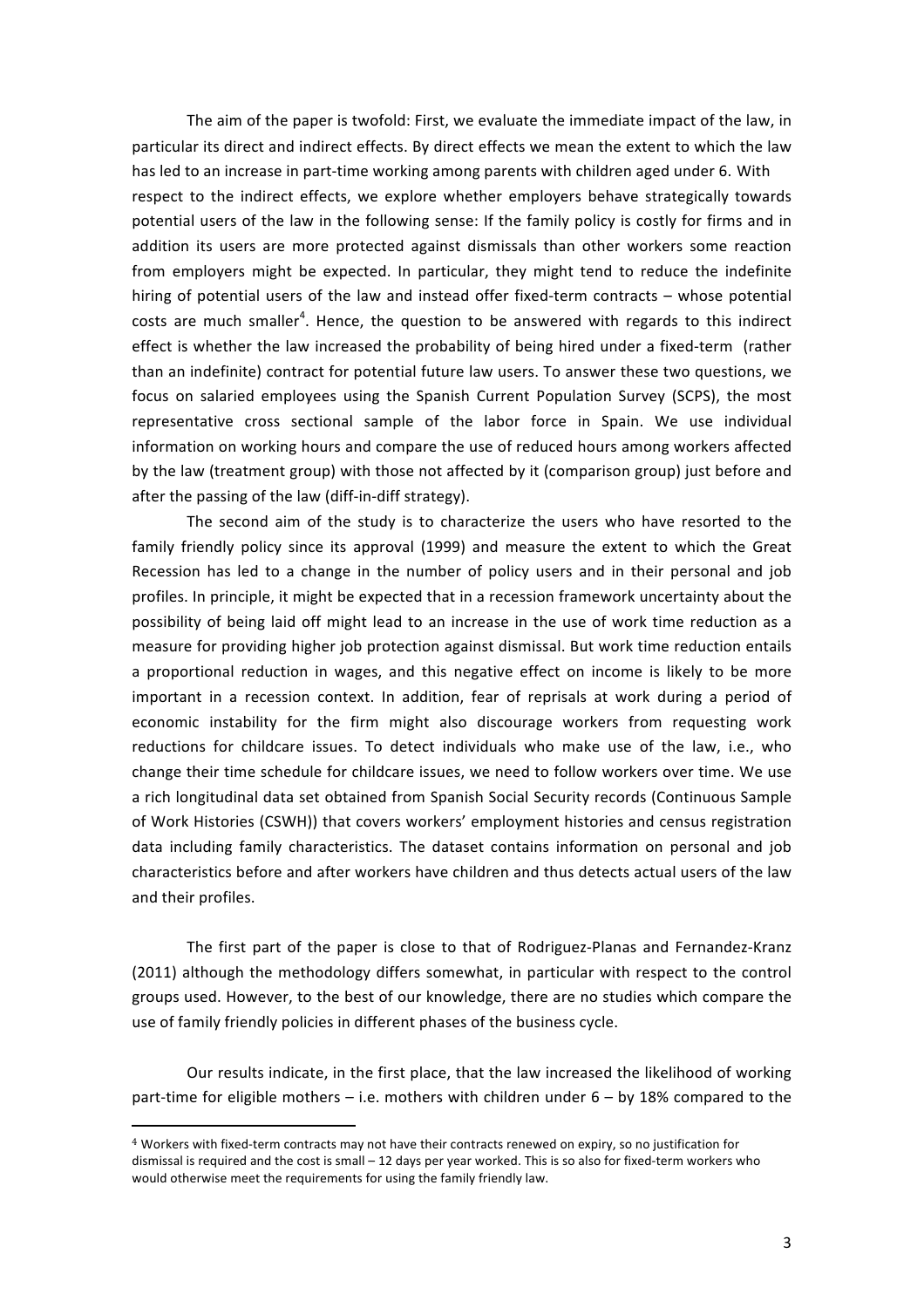similar non-target comparison group. Furthermore, the law applied only to mothers with indefinite contracts. In addition, we find negative indirect effects for potential users of the law: When comparing hiring practices as regards potential users of the law (target group), i.e. nonmothers of childbearing age, with a similar non-target comparison group (non-fathers of fertile age) we find that the law increased the probability of the target group being hired under fixedterm contracts by almost 18%. Third, the 2008-2013 recession reduced the probability of the law being resorted to by about 13%.

The paper is organized as follows. Section 2 describes the Spanish Law 39/1999. Section 3 presents the databases (SCPS and CSWH). Section 4 analyzes the effects of the family-friendly policy on employment outcomes for the eligible population and the unintended effects of the law after its implementation on the non-eligible population of the policy. Section 5 presents profiles of users and outlines the impact of the 2008 in Spain on the use of the law. Section 6 sums up and concludes.

# 2. FAMILY FRIENDLY POLICY (LAW 39/99) - REDUCED WORK SCHEDULE FOR CHILDCARE

On November  $6<sup>th</sup>$  1999 the Spanish government passed a law which granted working parents with children under 6 years old the right to reduce their work schedules to reconcile work and family life<sup>5</sup>. The work time reduction granted ranges from one third to one half of the usual full-time schedule, with an equivalent wage reduction<sup>6</sup>. Workers also have the right to choose the time slot during the day when they want to work. The firm must either agree or go to court. Under this law worker dismissals for any reason related to pregnancy, maternity or paternity leave, and child-care were declared "unfair". When employers face "unfair" dismissals for reasons other than pregnancy, maternity or childcare they can solve them by either paying the severance payments stipulated for unfair dismissals (45 days per year worked at the time of the passing of the law) or by re-hiring the worker. In practically all cases firms pay the severance payment and do not re-hire the worker<sup>7</sup>. However, if dismissals related with pregnancy, maternity or childcare issues are declared unfair workers must be readmitted. The possibility of payment for unfair dismissals is not envisaged in this case, so in essence this law provides its users with greater protection against dismissals.

There are several issues to be pointed out: First, the fact that users of the law enjoy de *facto* higher protection against dismissals has raised some debate about the potential

<sup>&</sup>lt;sup>5</sup> More details of the law can be found in: http://www.boe.es/boe/dias/1999/11/06/pdfs/A38934-38942.pdf. The limit on chidren's ages was relaxed in 2006 to cover those aged between 6 and 8 and against in 2013 for those aged from 8 to 12. The right is also granted to workers with family members who are classed as dependent due to physical or mental disability, but in this paper we focus only on work time reduction for childcare issues.<br>
In 2013 the right to work time reduction for childcare was extended to cover a reduction of between 12% (1/8)

and 50% (1/2) of an 8-hour working day.<br><sup>7</sup> In Spain more than 70% of layoffs taken to court are declared illegal and in most cases employers do not readmit

workers but rather pay compensation for unfair dismissal.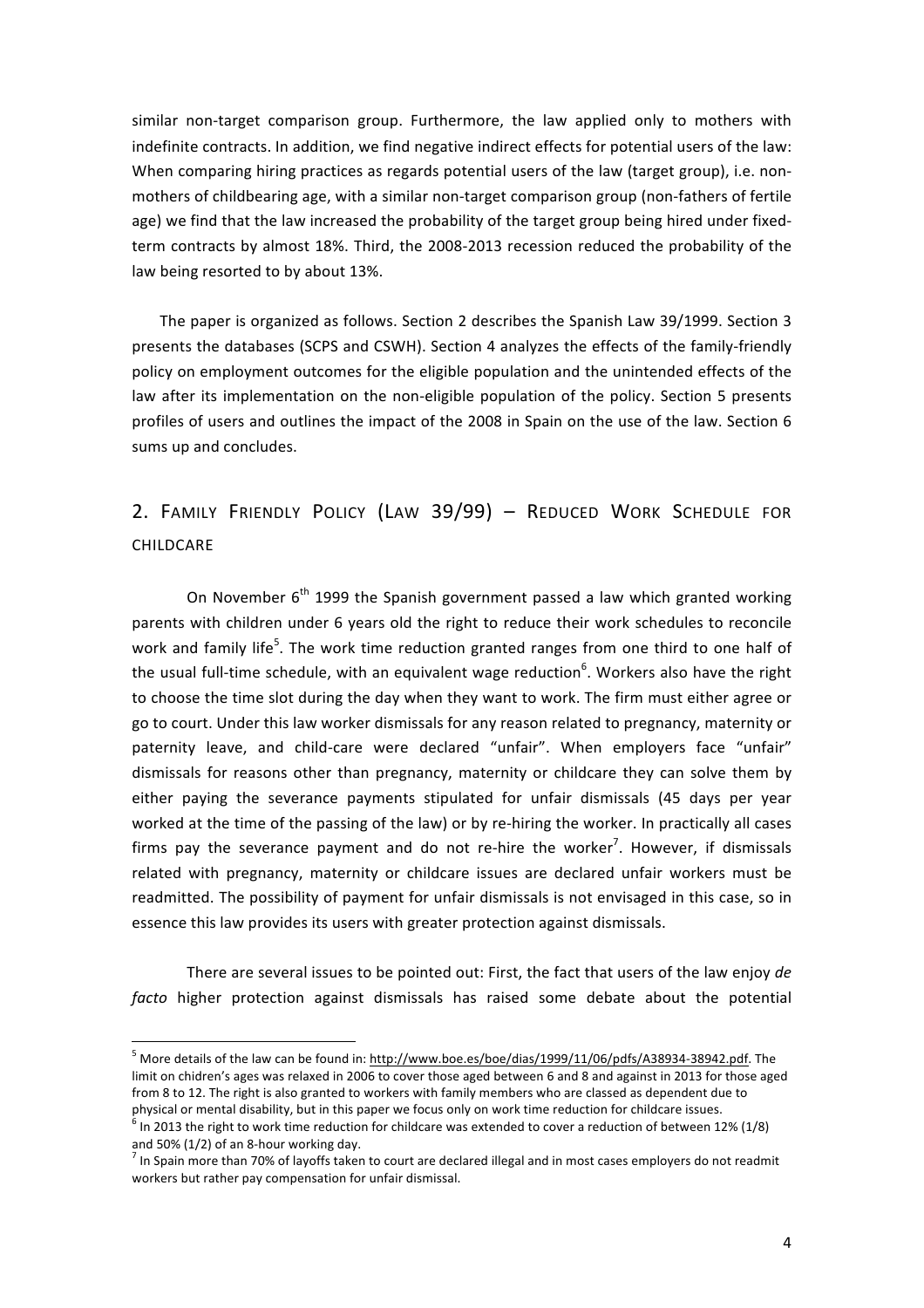inflexibility regarding any future dismissals that firms face when hiring potential law users<sup>8</sup>. Second, this protection against dismissal essentially applies only to workers under indefinite contracts. The law says nothing with respect to any obligation to renew fixed-term contracts. In principle, target workers with fixed-term contracts are also granted the right to use the policy and hence reduce their working hours. However, given that the situation with regard to job protection differs so much from one type of contract to another, we look at the potential impacts of the law for each type of contract separately here. Finally, as mentioned above, the policy was aimed at helping to reconcile work and family life for families with children under 6. However, we focus only on the potential impact on mothers, given that preliminary evidence indicates that the proportion of fathers who resorted to part-time work both before and after the passing of the law is consistently lower than 1%.

# 3. THE DATA

As mentioned in the introduction, we use two main databases to (i) measure the immediate direct and indirect effects of the policy; and (ii) characterize law users after the law is implemented and measure the extent to which their numbers have increased or decreased during the recession years. For the first purpose we use the Spanish Current Population Survey (SCPS) (*Encuesta de Población Activa, EPA*), and for the second we use the Continuous Sample of Work Histories (CSWH) dataset from Social Security records (Muestra Continua de Vidas Laborales, MCVL), which has been collected on an annual basis since 2005.

#### **SPANISH CURRENT POPULATION SURVEY (SCPS):**

SCPS is a cross-sectional database which provides information on demographic characteristics (age, gender, years of education, marital status, region of work and residence, etc.), employment characteristics (current status, type of contract, last work, tenure, duration of current contract if fixed-term, number of hours worked in the current job, current PT status, weekly hours of work, labor status last year, etc.), fertility information (such as number of children, demographic characteristics of children, etc.), household information (number of adults and children in the household, information about grandparents, etc.). We use information for the second quarter of each year from two years before the law was implemented to two years after. Specifically, we denote as "before" the years 1998 and 1999 and as "after" the years 2001 and 2002. We disregard the year 2000 as we consider it as a reference period to guarantee a clear cut before and after.

To check for robustness we run the following sensitivity checks: (i) estimate the impact of the law using a placebo sample which includes 1996 and 1997; (ii) use only mothers with children born before the passing of the law as the treatment group in the "after" period, in order to

 $^8$ This led the former president of a regional employers' association to state recently in the media that firms face shielding with respect to women with children under 12 years of age, which discourages employers from hiring women of fertile age under indefinite contracts.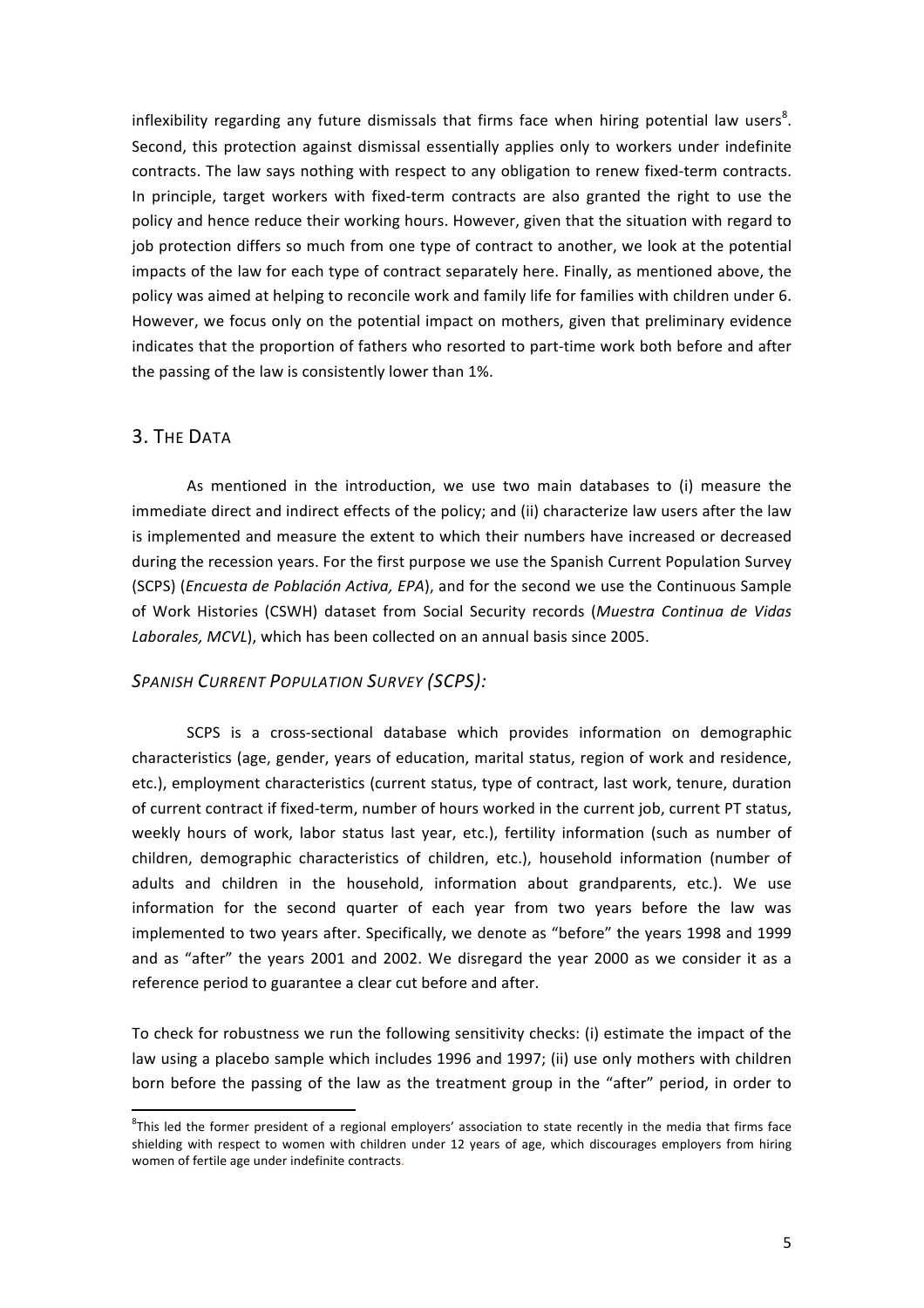avoid any potential endogeneity of law users; (iii) use the years 2003 and 2004 instead of 2001 and 2002 as the "after" group. This allows us to check, first, whether the results found before might be overestimated as a consequence of an anticipated effect of women who waited until just after the law was passed to have a child so as to use the family friendly policy. Second, by using 2003 and 2004 as the "after" period we check the extent to which the impact is sustained over time.

# *CONTINUOUS SAMPLE OF WORK HISTORIES* <sup>9</sup> *(CSWH):*

This dataset is compiled annually from 2005 to 2013. It consists of 4% of the population registered with the Social Security (SS) system either as workers, unemployed receiving benefits or pensioners for at least one day of the current year of the sample (over a million work histories). The complete labor market history is reported for all individuals. This database provides highly detailed information about their past and present labor activities, including monthly wages, type of contract, receipt of unemployment insurance benefits, reasons for job termination, and several characteristics of hiring firms such as size, age, ownership, location, and sector of activity. Individual characteristics such as age, gender, residence, nationality and household characteristics such as gender and date of birth of household members are also provided in the database  $-$  they are obtained from census records. Every individual in the sample is followed if they maintain any relationship (working, being unemployed receiving benefits or as pensioners) with Social Security records. There are several characteristics that make the CSWH an appropriate database for this study. Firstly, it is an administrative dataset that provides highly accurate information on employment for a random sample of 4% of all Social Security records. The data can be combined with census information on each year so that it is possible to obtain information about family members. Secondly, it is longitudinal so it is possible to obtain information on the worker's entire labor market history. Furthermore it assigns an employer identification code that enables firms, sectors, numbers of workers and locations to be identified. Type of contract, entry and leaving date, and hours worked are also known. We pool all the information registered in CSWH from 2005 to 2013. Hence, any individual who is included in this dataset for at least one day from 2005 to 2013 appears in our sample.

We use quarterly data from 2000 to 2011, keeping the information on all variables from the CSWH on the last day of the chosen months (January, April, July and October), i.e. we create a new panel of data with 48 observations per individual. We focus only on salaried workers (as they are the only ones affected by the law). As CSWH provides information on the complete working life, if there is no information on any date we consider the individual in question as unemployed without receiving benefits or inactive. For our study we only keep work episodes. Furthermore, we can capture the existence (and age) of children, if any, as we have the birthrates of all household members. Given all the information available, this dataset is highly

 $^9$  For a detailed description of this sample see Duran (2007) and García-Perez (2008).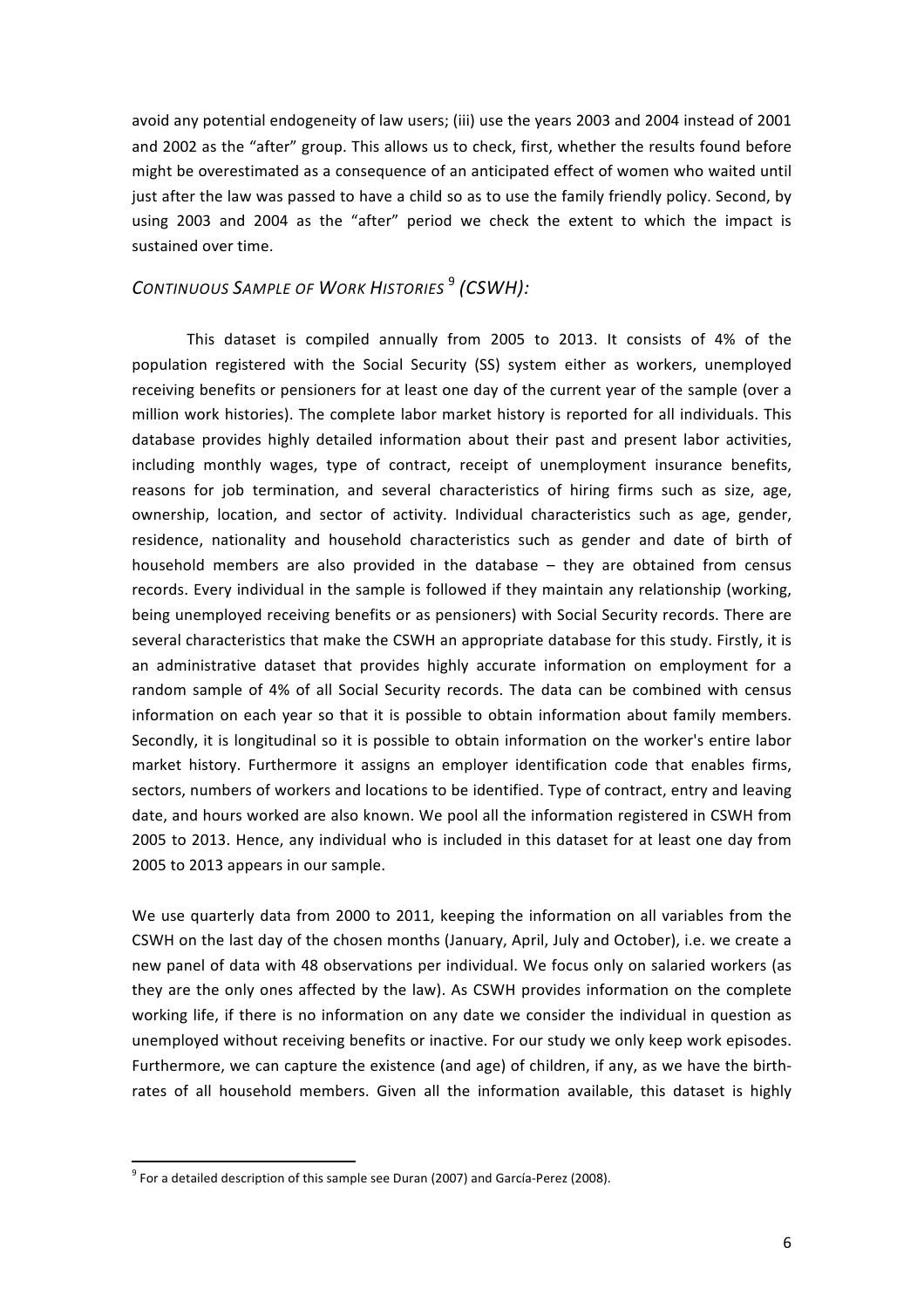suitable for recognizing users of the law and analyzing the impact of the crisis on the use of the policy. 

## 4. IMPACT OF THE LAW – DIRECT AND INDIRECT EFFECTS

### 4.1. DIRECT FEFFCT

The main question to be answered here is whether the implementation of the law resulted in an increase in the use of reduced working hours (part-time work) by parents with children under 6, as its spirit intended. As mentioned above, we investigate this using the Spanish Current Population Survey for the two years prior to the passing of the law and the two years following it<sup>10</sup>. We first describe the specific sample used to address this question:

First, we focus on salaried employees with indefinite contracts. In principle the right to ask for work time reduction also applies to fixed-term contract workers who are parents of children under 6 years of age. However, evidence from the CSWH reveals that there are almost no female workers under fixed-term contracts who have children fulfilling the conditions for them to be potential users of the law. Hence we restrict our study to workers with indefinite contracts. We also restrict it to individuals aged between 25 and 45, i.e. of fertile age. Over 45s with very small children or with no children may be outliers in terms of their behavior in the labor market (they account for 11% of the whole sample). We drop workers younger than 25 because some of them might be students or live with their parents, which would change their profiles: we want to avoid parents who are students in the analysis (2.5% of the sample of parents). In addition we focus on married people, as single mothers<sup>11</sup> might face different personal circumstances from the rest in resorting to the law<sup>12</sup>.

Preliminary evidence indicates that the proportion of fathers who use part-time work is consistently lower than 1%, both before and after the introduction of the law, we focus on the impact of the law on mothers. Hence, our reference (treatment) group is mothers working under indefinite contracts who have children under 6 years old.

As a comparison (control) group we select women without children, i.e. people under very similar conditions (with indefinite contracts, married and of fertile age) but not affected by the law. The discussion of what group is the most appropriate for comparison purposes is not trivial. In principle, another potential control group might be mothers with children who also need childcare (for example between 6 and 8 years old) but are not affected by the law<sup>13</sup>.

<u> 1989 - Jan Samuel Barbara, margaret e</u>

 $^{10}$  We do not use the CSWH to measure the immediate use of the law because the dataset is first compiled in 2005, so the sample of parents that can be observed reducing working hours due to childcare issues in the years previous to the passing of the law is very small and biased, as it is restricted to persons in contact with Social Security in

<sup>2005.&</sup>lt;br><sup>11</sup> They constitute 6% of all mothers with children younger than 6 years.<br><sup>12</sup> We also exclude individuals who live in the same household as grandparents or have domestic servants. The law also allows workers to reduce working hours when they need to take care of old people. Given the scope of our paper, we want to ensure that potential users of the law use it to take care of children and not other members of the family.

 $^{13}$  Previous similar papers (Rodriguez-Planas, N. and Fernández-Kranz, D. 2011) develop their analysis using mothers with children between 7 and 12 as their control group, but as shown this is not applicable in our analysis.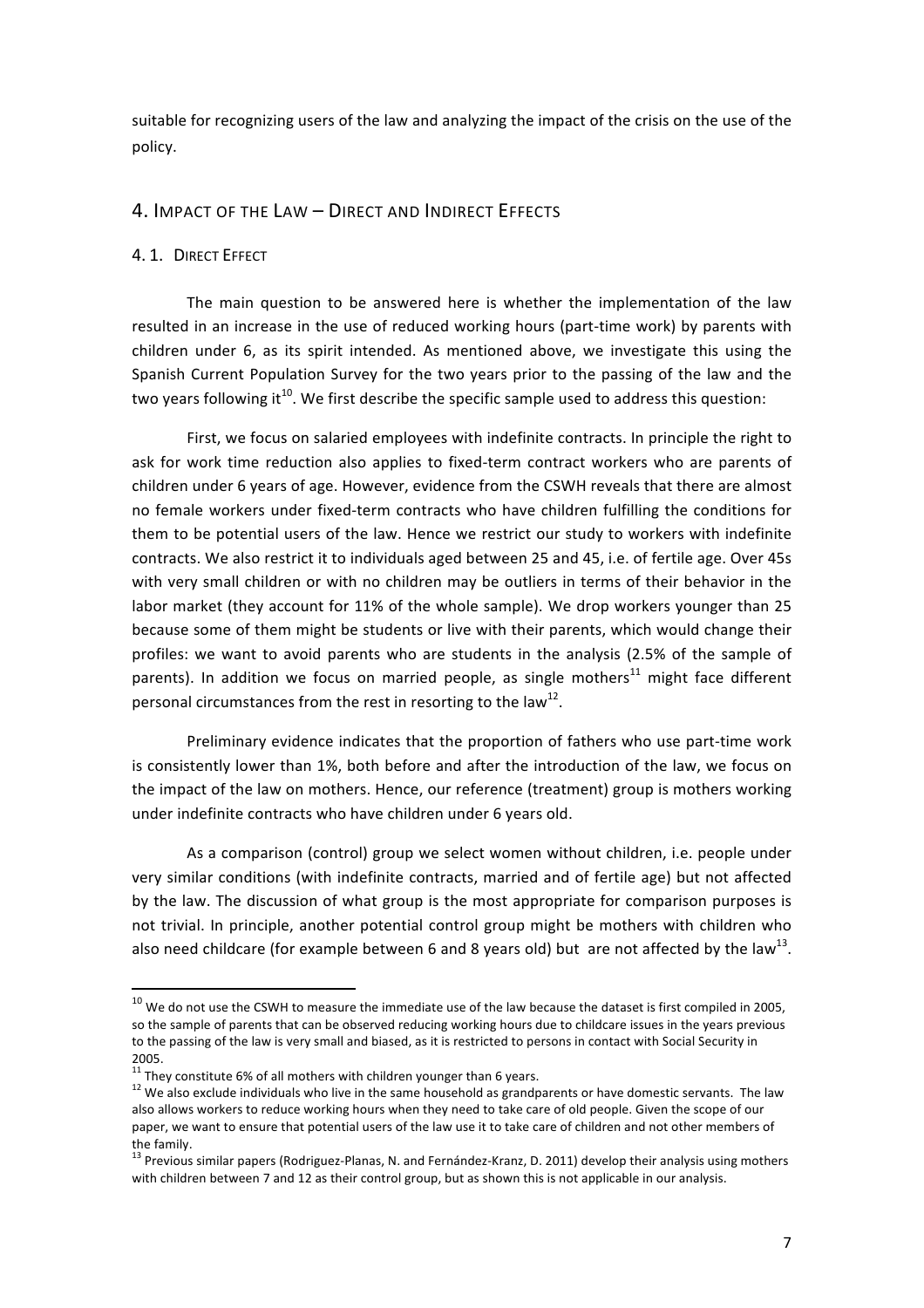To justify our choice of a comparison group, we compare the use of part-time work by the three potential groups  $-$  the target group and the two potential control groups, before and after the passing of the law. Figure 1 depicts that trend:

#### [Figure 1]

The red line depicts the proportion of part-time  $(PT)$  workers for our target group of mothers with children between 0 and 5 years old. A steady increase in PT can be observed, which becomes clearly more pronounced from 2000 onwards. The green line represents PT for mothers with children between 6 and 8 years old and the blue line shows PT for women with no children<sup>14</sup>. It is immediately apparent that the proportion of PT workers who are mothers with children between 6 and 8 shows a significant increase around the years when the law was passed which is not mirrored in the other two groups. This means that the parallel trends assumption is not satisfied. This different behavior does not disappear when we control for other observable covariates such as education, age, and type of job. Indeed the target or treatment group seems to follow a similar trend to that of women without children: the proportions of PT workers run parallel before the implementation of the law, with a consistent gap of approximately 4 percentage points. This gap remains the same when observable individual and job characteristics are controlled for, but it is consistent in the years prior to the passing of the law. This is the main reason why we choose women with no children as the control group.

Our final sample covers 9520 female workers aged between 25 and 45, all of whom are married and hold indefinite contracts. 6329 of them have children under 6 years old (treatment group) and 3191 have no children (control group).

## *METHODOLOGY*

 

To conduct this analysis we use the Spanish Current Population Survey. The main disadvantage of cross-sectional data is the lack of longitudinal information on individuals. To address this drawback we use a difference-in-differences (DiD) method. The DiD design is usually based on comparing two de facto different groups before and after the occurrence of the treatment, i.e. a total of four groups. Three of these groups are not affected by the treatment. Time is an important variable in distinguishing between the groups. Besides the group which has already received the treatment (mothers after the passing of the law in our analysis) these groups are the following: (i) those treated prior to the current treatment (mothers before the implementation of the policy); (ii) those not treated, i.e. the control group, just before the treatment is applied to those treated (non-mothers before 2000); and (iii) those not treated after the treatment (non-mothers after 2000). The idea of this empirical strategy is that if the two treated groups and the two control groups are subject to the same time trends, and if the treatment has no effect before the passing of the policy, then an estimate of the 'effect' of the treatment in a period in which it is known to have none can be

 $14$  Needless to say, all three groups contain mothers who are married, aged 25-45 and have indefinite contracts.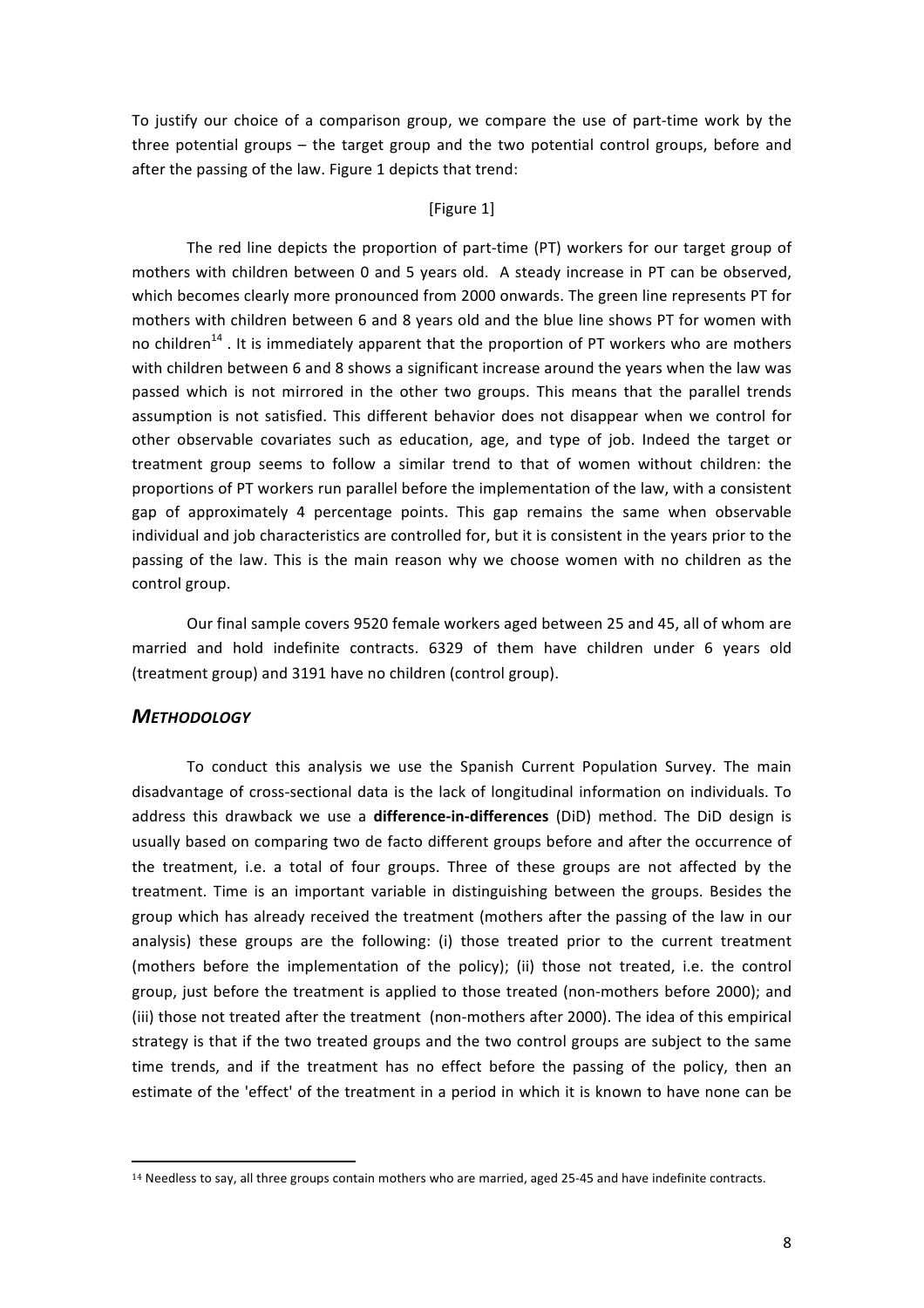used to remove the effect of interference factors to which a comparison of post-treatment outcomes of treated and non-treated subjects may be prone.

This empirical strategy consists of estimating the following probability equation for the likelihood of working part-time.

$$
PT_{it} = \alpha + \beta \cdot treated + \gamma \cdot affect + \delta \cdot (treated * after) + X'_{it} \pi + \varepsilon_{it} \qquad [1]
$$

where *t* indexes the year and *i* the individual; and where  $PT_i=1$  if the individual works parttime and zero if she works full-time;  $treated_i = 1$  if individual *i* receives the treatment (mothers with children under 6) and zero otherwise (women without children);  $after_t = 1$  if observation is after the treatment (2001, 2002) and zero if the observation is before the treatment (1998 and 1999)<sup>15</sup>.  $X_{it}$  is a vector of covariates that include demographic, employment and family information such as age, level of education, a dummy indicating whether the individual is the family-head, birth, unemployment, proportion of fixed-term & part-time workers by region of work and year and sector of work. Finally,  $\varepsilon_{it}$  is a zero mean disturbance.

The coefficient  $\beta$  represents the pre-treatment differences between the treatment and control groups. This is the gap that we observe before policy implementation, i.e. the unobservable variables that affect the treatment and control groups differently the covariates are controlled for (as shown in Figure 1).  $\gamma$  captures the post-treatment effect on the control group. That is, how the law affects non-mothers. Finally, δ is the **treatment effect**. This is the diff-in-diff estimator. It shows the increase in the gap that comes specifically from the policy implementation for the target group and not from external factors.

## *RESULTS*

Before presenting the results of the direct impact of the law, we present some descriptives which help characterize the main demographic and job characteristics of the treatment and control groups before and after the law was passed. These are presented in Table 1.

#### [Table 1]

The first two columns present changes for the treatment group before and after the passing of the law. The dependent variable is the proportion of part-time workers, and their number increases by 29.5%, from 12.7% to 16.5%. With respect to the covariates, it can be seen that the proportion of heads of household also increases (remember that this law aims to help people to combine child-care and work, so mothers in particular seem to increase slightly their roles as heads of households). It is noteworthy that education levels increase significantly, with the proportion of highly educated mothers up from 41.86% to 53.73% (a rise

 $15$  Rodriguez-Planas, N. and Fernández-Kranz, D. 2011 use different periods: as their before group they take six years from 1994 to 1999 and as their after group three years from 2001 to 2003.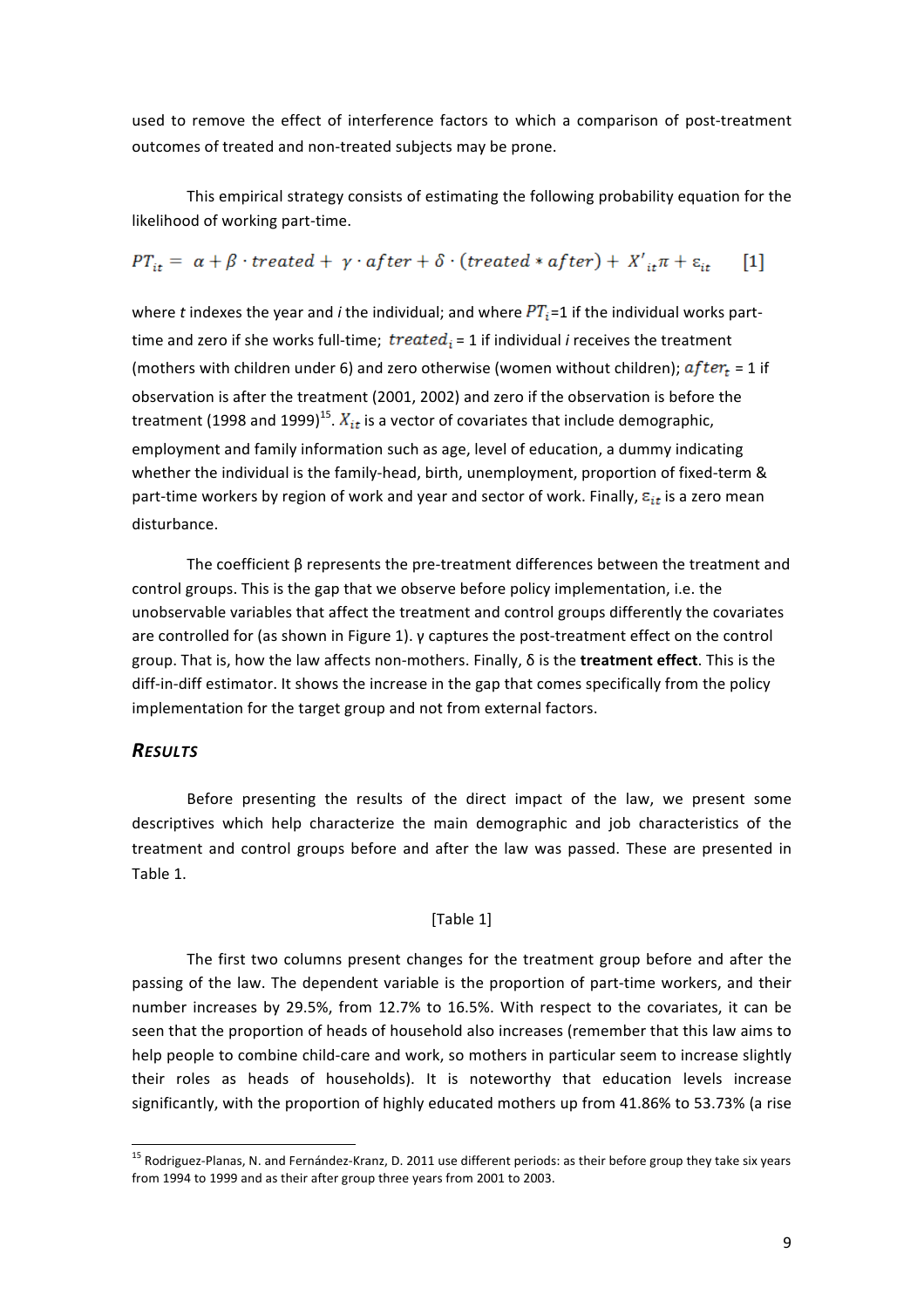of 28.35 percentage points). The construction and industry sectors also become more common for mothers $^{16}$ .

Comparing mothers with non-mothers, note that before the passing of the law the proportion of mothers working PT was 3.82 percentage points  $(p.p.)$  higher than that of nonmothers (control group), as shown in Figure 1. However, after 1999 this difference rises to 7.6 p.p., i.e. 3.78 p.p. higher than before, which means a 100% increase. This increase can be related to the effect of the law. With respect to differences in demographic characteristics, the treatment group is somewhat older than the control group, which is expected as we impose the condition that the latter must be non-mothers. On the other hand, before 1999 the treatment group had a higher level of education but after it the difference was reduced. Nonmothers were employed more in the construction and industry sectors before the law but after the law treated mothers increased their participation in construction.

Table 2 presents the main coefficients of interest from the estimation of equation  $\left[1\right]^{17}$ . The first column displays the results from the unconditional estimation - no covariates are included. The second presents the conditional results of the analysis, where controls are included. These are the results from estimating equation [1].

## [Table 2]

The first issue to be pointed out is that the unconditional (column 1) and conditional (column 2) impacts are very similar. This suggests that the covariates are uncorrelated with the treatment and just generate more precise estimates of the causal effect of interest<sup>18</sup>.

More specifically, and consistent with Figure 1, conditional on observables, before the enactment of the law mothers of young children were more likely to work PT than nonmothers, as the variable *treated* (β) is statistically significant at the 1% significance level and stands at 5.2 percentage points (marginal effects shown in the Table), which represents the gap in the figure. The coefficient of interest reported in the third row (*treated\*after*), δ, estimates the effect of the policy on PT work for eligible mothers compared to non-mothers. It can be clearly observed that the law affects the target group. All else being equal, after the implementation of the law a woman with small children and an indefinite contract is around **3** percentage points more likely to work PT<sup>19</sup>). This is equivalent to an increase of 18% in the likelihood of working part-time for the target group, considering that the predicted probability (controlling for covariates) of working PT before the implementation of the law for the treatment group is  $15.74\%$  (10.58 + 5.16). The table also shows that the law did not affect non-target women under indefinite contracts because the variable *after (γ)* is not statistically

 

<sup>&</sup>lt;sup>16</sup> The service sector is broken down into 5 subgroups: wholesale, education, health, housing and other services. <sup>17</sup> Marginal effects are reported in the tables.

 $18$  Notice that the standard error of the estimated treatment effect in column 2 is smaller than the corresponding standard error in column 1. Furthermore, the R-square value increases when these control variables  $X_{it}$ , are included

<sup>&</sup>lt;sup>19</sup> If the "after" period is extended to three years the impact is 28.57% stronger (increase of 3.6 percentage points versus 2.8). To check the robustness of this analysis we also run the estimation considering 1997-1999 as the "before" period and 2001-2004 and 2001-2003 as the "after" period. The results are broadly the same.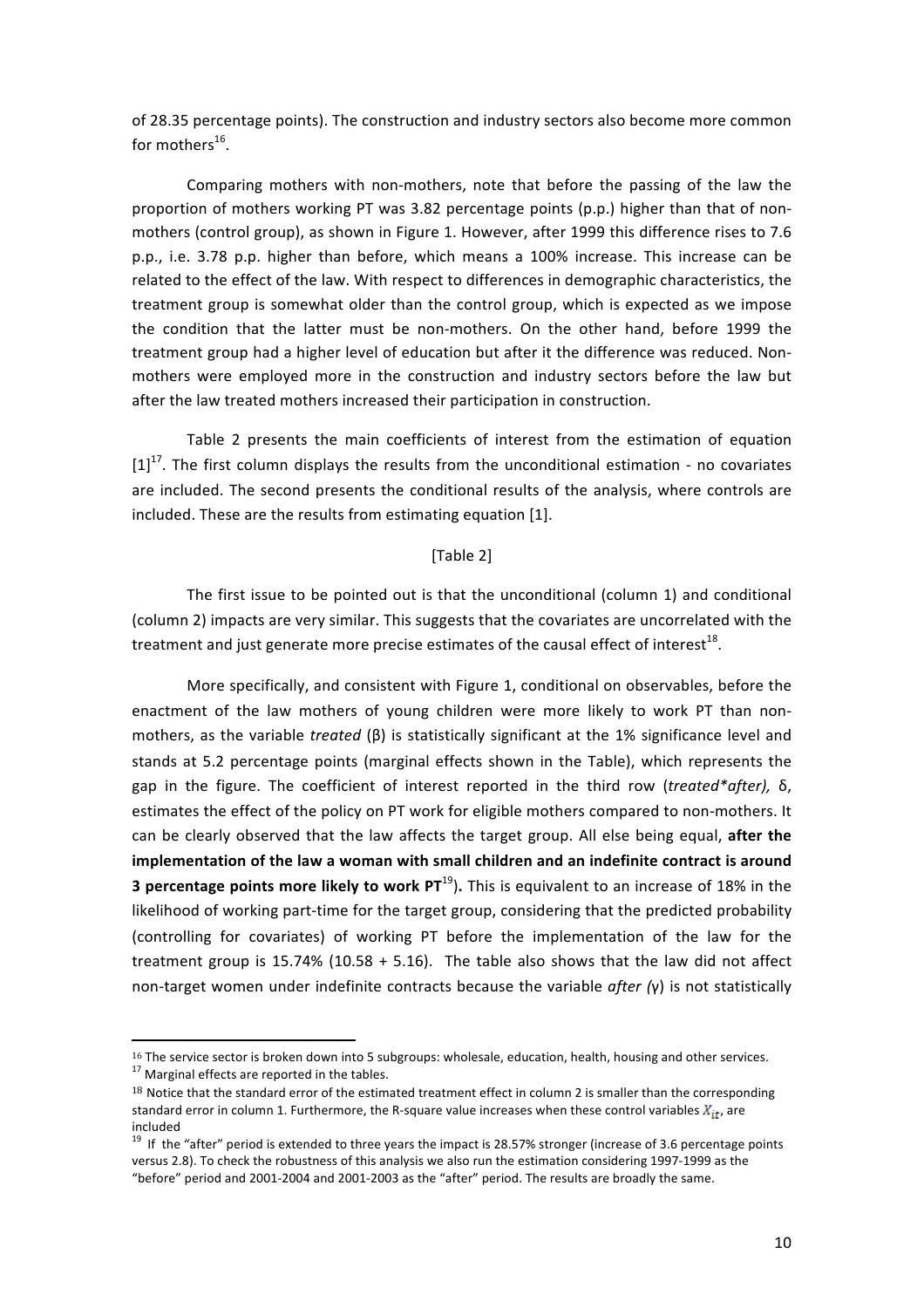significant. This means that is can be strongly argued that the unobservables in the control group remain constant, which makes our comparison more robust.

To obtain the probability of working part-time for treated mothers after the law all effects  $(\beta + \gamma + \delta)$  must be added together. After the law treated women were 8 percentage points  $(5.16 + 0 + 2.86)$  more likely to work PT than similar women without children, i.e. they show a predicted probability of 18.6%.

## *ROBUSTNESS CHECKS*

As a robustness check we implement several tests, all of which are shown in Table 3.

### [Table 3]

Column 1 present the results of a placebo test, conducted to ensure that the impact estimated is caused by the family friendly policy and not by other, external factors correlated with it. This placebo analysis consists of "pretending" that the treatment happened earlier and then measuring the outcome after the pretend treatment but before the actual treatment takes place. If this artificial treatment is found to have an effect then that effect becomes a specification test for the common trend assumption, because any estimated nonzero effect would have to be interpreted as selection bias and thus would cast serious doubts on the validity of the identifying assumptions.

Hence, we estimate the same difference-in-differences models for a period in which no change in family-friendly laws took place. We use the same pre-reform period of 1998-1999 (excluding post-1999 data) for these estimates but we simulate a false post-reform period. For the placebo test we consider the periods "after" 1996 and 1997. This period is chosen in order to find the most similar group to 1998-1999 (nearest in time) for comparison, and to avoid changes in the likelihood of part-time work for external reasons. For the placebo test the sample includes 8.784 females: 6.078 mothers and 2.706 non-mothers.

The results of the placebo regression are shown in column 2 of Table 2. It can be seen that the coefficient of interest - *treated\*after*, is not significantly different from zero, which means that if the 1996-1998 period had been the "after-the-law" years, no differential use of part-time work would have been found across mothers with children younger than 6 years of age and non-mothers. This implies that if the law had not actually been implemented no changes would have been observed in the incidence of PT versus full-time work for mothers with children younger than 6 years old compared to non-mothers. This confirms that the result presented above is caused by the implementation of the law and not by any spurious or unobservable factor.

The second robustness check looks for any bias as a result of potential endogeneity of the treatment group: This might arise if some non-mothers, knowing that the implementation of the family friendly policy is imminent and attracted by its advantages, decide to become mothers and hence switch from the control to the treatment group. To check whether this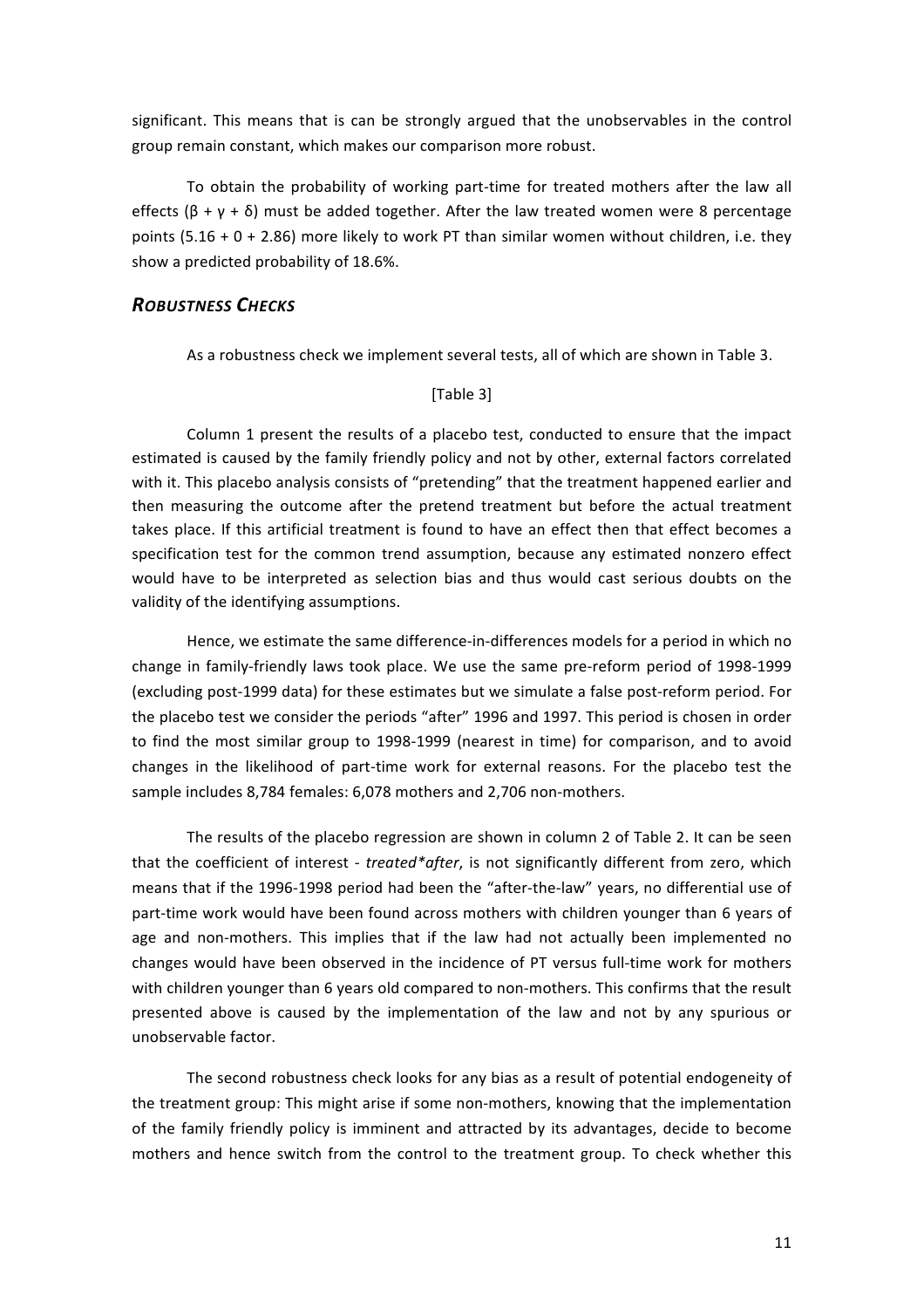potential effect plays any role, we eliminate from our treatment group those mothers with children born just after the passing of the law, i.e. those with children under 1 year old in 2001 and under 2 in 2002. The result is shown in the second column. There is hardly any change with respect to the original one. Therefore, it seems that women do not decide to become mothers attracted by the advantages offered by the policy.

The third and last robustness check is intended to evaluate whether the impact reported above is just a short-run effect or is sustained over time. To that end we use the 2003-2004 as the "after" group. Results are shown in Column 3. The *treatment effect* ( $\delta$ ) in the medium-term is statistically significant at the 1% significance level and amounts to 5.92 percentage points. This is equivalent to an increase of 36.4% in the likelihood of working parttime for our target group in the medium-term, considering that the predicted likelihood (controlling for the covariates) of working part-time for the treatment group before the implementation of the law is  $16.28\%$  (10.98 + 5.3). It can be concluded that the effect is not transient. Indeed, the likelihood of resorting to the law seems to increase over time. One possible explanation for that increase is that it takes time for knowledge of the existence of the policy to spread, and its use has increased as it has become progressively better known.

Therefore, the main conclusion regarding this first, direct impact of the law is that the passing of the policy increased the use of part-time work by target mothers by about 18%. To some extent, thus, the law succeeded in its main aim.

## 4.2. IMPACT OF THE LAW: INDIRECT FEFECT

Next we analyze the extent to which the passing of the law has had pervasive effects on its potential future users (what we denote by its "indirect effect"). The potential users of the law are non-mothers of fertile age, given that it is mothers with small children who account for the increase in the use of part-time work for childcare reasons after the passing of the law, as shown in the previous section.

The pervasive effect analyzed in this section is whether this law has led employers to behave strategically in the sense of anticipating the law when hiring workers, depending on whether they are potential users or not. This might be the case if employers feel that the use of part-time reduced and the increased protection from dismissal that these workers may enjoy impose additional restrictions on them. If so, and if the family friendly policy is costly for firms, employers might be more likely to hire potential users of the law under fixed-term rather than indefinite contracts. Under fixed-term contracts employers are not forced to renew the contracts when workers become eligible to use the law, so those workers would not enjoy the greater protection against dismissal. Therefore the treatment group in this analysis comprises non-mothers (who are potential future users of the law) and the outcome variable is the probability of having a fixed-term contract, measured before and after the law. As before, we focus on salaried workers of fertile age (between 25 and 45 years old).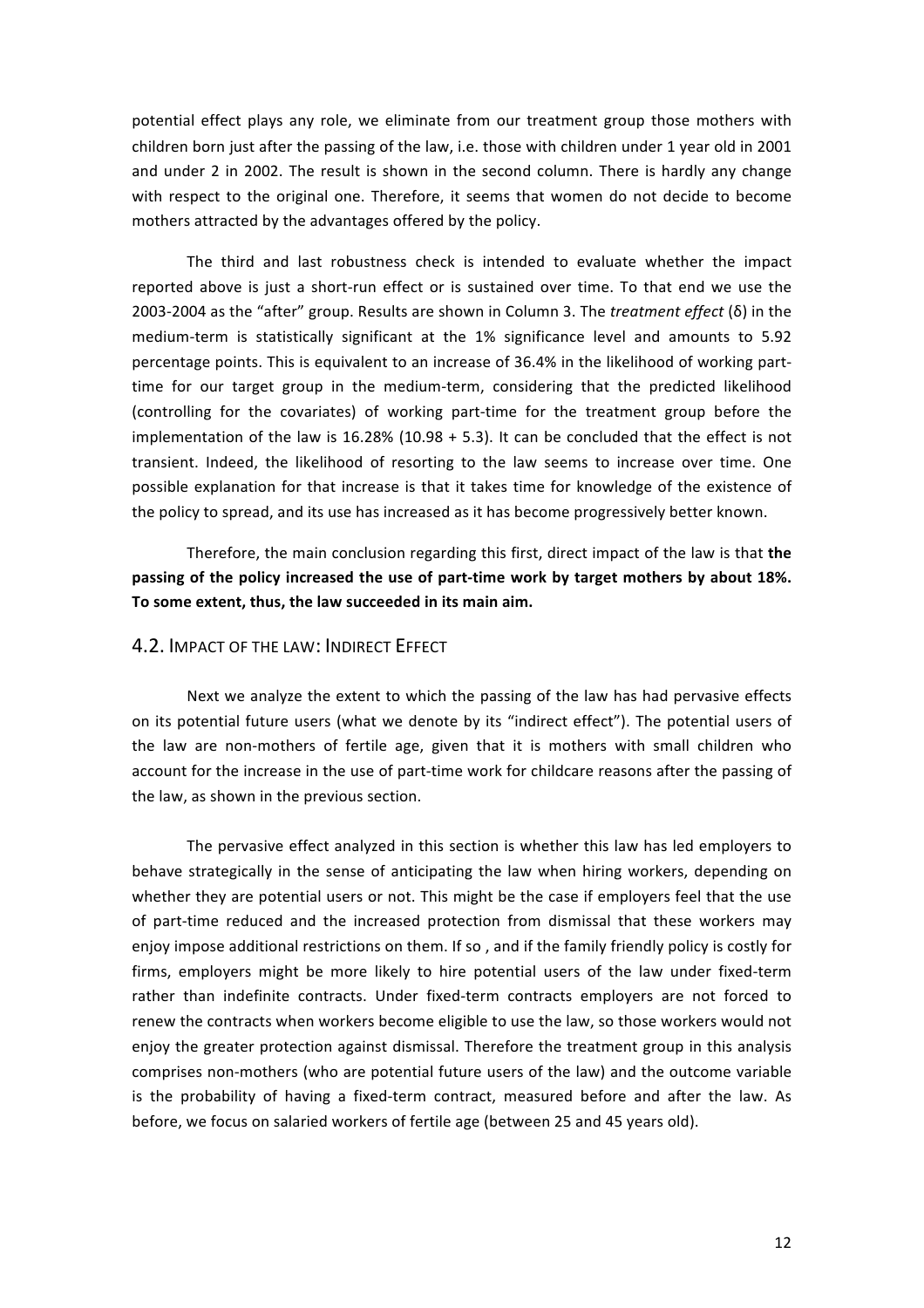As the control group, we use non-fathers in the same age bracket. Another potential control group might be all male salaried workers, not only non-fathers<sup>20</sup>. To decide which of the two control groups seem more appropriate, we compare the trends in the proportions of fixed-term contracts for these two groups (non-fathers and all male salaried workers) and the treatment group. Figure 2 depicts those proportions. It can be seen that the trends for nonfathers and non-mothers look very similar before the passing of the law (30.5%) but diverge after it: They increase for non-mothers but not for non-fathers. This is not the case for all salaried workers, who exhibit remarkable differences in the use of fixed-term contracts in the years previous to the passing of the law. Hence, we find it more appropriate to use the group of non-fathers aged between 25 and 45 as the control group. Our final sample covers 20,118 individuals: 11,332 non-fathers and 8,786 non-mothers.

#### [Figure 2]

### *METHODOLOGY*

To conduct this second analysis we again use SCPS and a difference-in-differences method. The regression is the same as in the previous analysis but now the dependent variable is the probability of being hired under a fixed-term contract. And as mentioned, we now focus on a sample of non-mothers (treatment group) and non-fathers (control group) aged between 25 and 45. 

*Prob. temporary contract*<sub>it</sub> = 
$$
\alpha + \beta
$$
 - treated +  $\gamma$  - after +  $\delta$  - (treated \* after) +  $X'$ <sub>it</sub> $\pi$  +  $\epsilon$ <sub>it</sub> [2]

where *t* indexes the year and *i* the individual; and where  $\int$ ineuted<sub>i</sub> = 1 if individual *i* receives the treatment (potential mothers) and zero otherwise (potential fathers),  $u_i$  (er<sub>i</sub> = 1 if observation is after the treatment (2001 or 2002) and zero if it is before the treatment (1998 and 1999).  $X_{ij}$  is a vector of covariates (as in the previous analysis). Finally,  $\epsilon_{ij}$  is a zero mean disturbance.

 $\beta$  is the non-treatment effect. A non-significantly different from zero coefficient would reveal that, all else being equal, the treatment and control groups exhibited similar proportions of fixed-term contracts before the passing of the law.  $\gamma$  captures a potential indirect impact of the law on non-fathers  $-$  i.e. a change in the probability of fixed-term hiring. δ is the **treatment effect,** i.e. the change in the likelihood of being hired under fixed-term contracts for non-mothers after the law versus before the law compared to non-fathers. A significant positive coefficient would indicate that the law increased the probability of nonmothers being hired under fixed-term contracts as compared to the corresponding nonfathers. 

## *RESULTS*

 $^{20}$  Rodriguez-Planas, N. and Fernández-Kranz, D. 2011 compute it in that way. The analysis was also conducted in this way and the *treated\*after* variable was found to be higher and statistically significant.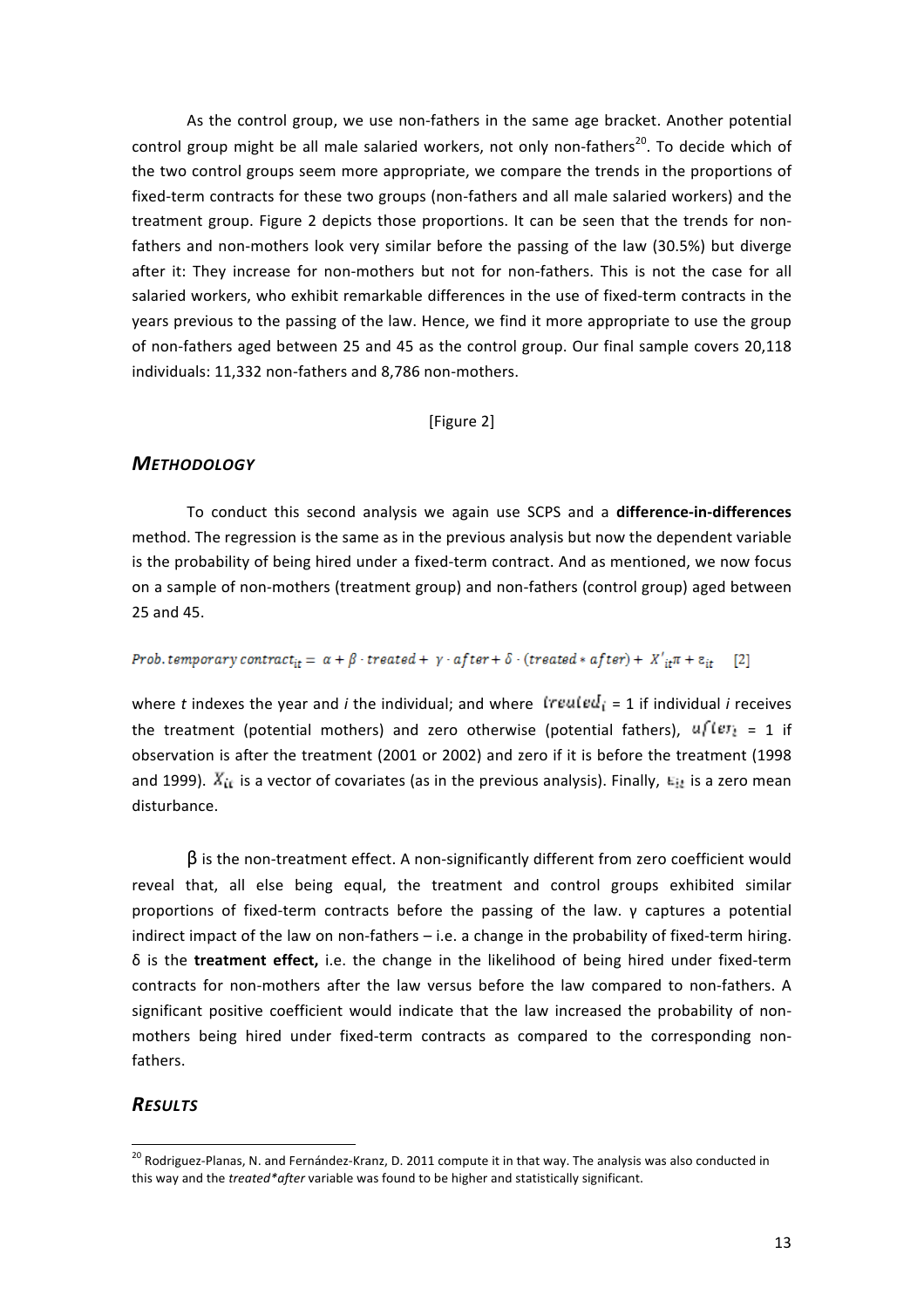Before presenting the results of the estimation, we present some descriptive statistics. Table 4 shows the proportions of fixed-term contracts and other average values of the independent variables for the treatment and control groups before and after the passing of the law.

### [Table 4]

A comparison of non-mothers (treatment group) before and after the law shows a clear increase in the proportion of fixed-term contacts - from 30.48 to 34.91% (15.5%). We discuss below whether this increase is due to the "indirect effect" of the law that we seek to test. In regard to the covariates, it must be pointed out that education level is higher after the passing of the law than before for non-mothers aged between 25 and 45. The proportion of non-mothers with university degree increases from 37.6% in 1998-1999 to 52.4% three years later. 

A comparison between non-mothers and non-fathers (control group) reveals that before the passing of the law the proportion of fixed-term contracts is the same for both (30.5%), but for non-fathers it remains unchanged afterwards. This reinforces our confidence in the suitability of this group as a control group. Sectoral separation is noticeable when nonmothers are compared with non-fathers, both before and after the passing of the law. This is also the case with the whole sample of female and male workers. Women are highly concentrated in services, and their incidence in industry and construction is really low.

Table 5 presents the main coefficients of interest from the estimation of equation [2]. Column 1 displays the unconditional impact, i.e. with no additional covariates. Column 2 shows the conditional impact on the observable covariates.

#### [Table 5]

The coefficients of the two estimations are very close, which indicates that the set of covariates are uncorrelated with the treatment. On the other hand, the estimation fit increases notably, as indicated by the increase in the R-square.

From Column 2 it can be concluded that firms seem to behave strategically: all else being equal, after the passing of the law non-mothers between 25 and 45 years are 5.33 **percentage** points more likely to be hired under a fixed-term contract than the corresponding non-fathers, which means that an unintended and unexpected effect of this law has been to increase the hiring of potential mothers under fixed-term contracts to prevent them from having the right to reduce their working hours and enjoy greater protection against dismissal. That increase makes the likelihood of women being hired under fixed-term contracts around 18% higher, given that before the crisis that likelihood was 30%. In addition, given that the impact of the variable *treated* is not significant, it can be concluded that similar nonmothers and non-fathers were equally likely to be hired under indefinite contracts before 1999. Finally, as the impact of the indicator "after" is not significant either, it can be concluded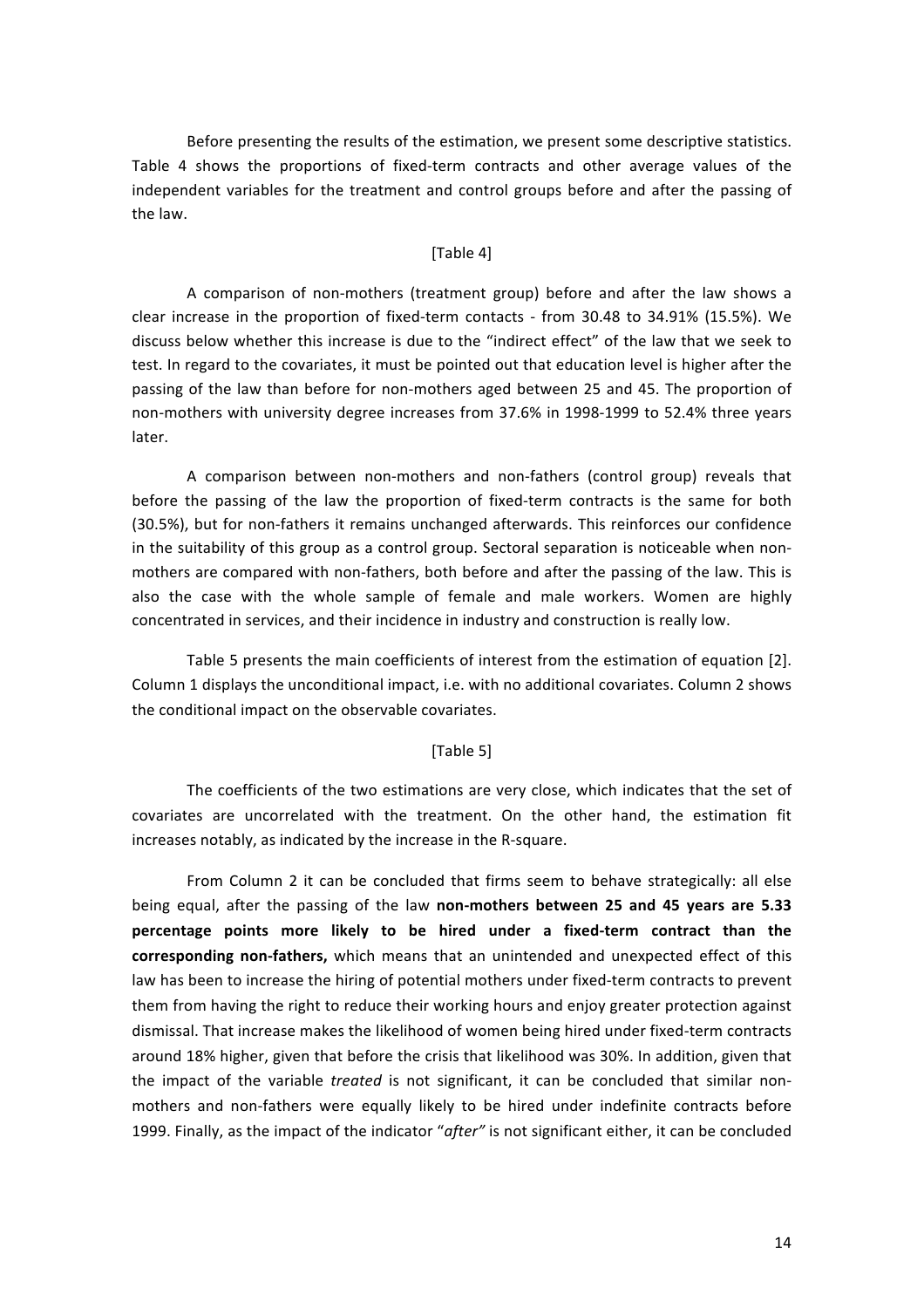that for non-fathers the law had no impact on the likelihood of being hired under indefinite contracts. 

# *ROBUSTNESS CHECKS*

The tests shown in Table 6 were conducted as robustness checks on the estimated indirect effect.

# [Table 6]

As before, we first run a placebo test, presented in the first column. In particular, we use 1996-1998 as a fictitious "after" interval, as we did with the direct effect. For the placebo test the sample includes 16,858 individuals: 9,565 men and 7,293 women. Column 1 indicates that the treatment effect – the  $\delta$  coefficient - is not statistically significant. So if a fictitious "after" period is used no significant increase is found in the use of fixed-term contracts for non-mothers with respect to non-fathers. This supports the assumption that our previous results on the effects of the family-friendly law were *not* spurious, and adds robustness to the previous result that the passing of the law made it more likely for non-mothers than for nonfathers to be hired under fixed-term contracts.

The second robustness check evaluates whether the impact is felt only in the short run or is sustained over time. Again, we use the years 2003 and 2004 as the "after" group . Results are shown in Column 2. The *treatment effect*  $(\delta)$  is statistically significant at 10%. This may arise if the anticipatory behavior by employers vanishes over time.

Therefore, the main conclusion reached concerning the indirect impact of the policy is that its passing made it more likely for non-mothers than non-fathers in similar **circumstances to be hired under fixed-term contracts, but it seems that the effect disappears over time.** 

5. FAMILY FRIENDLY POLICY: PROFILES OF USERS OF THE LAW AND THE IMPACT OF THE GREAT RECESSION

The second aim of the paper is to characterize the personal and job profiles of users of Family Friendly Law 39/99 (referred to hereafter as "users of the Law") and to quantify the extent to which the Great Recession has changed the number and characteristics of the users of the Law. As mentioned in the introduction, on one side it might be expected that in an economic downturn increased fears of being dismissed would lead to an increase in the use of work time reduction as a way of obtaining greater protection against dismissal. By contrast, income effects might have a negative impact, as work time reduction entails proportional wage reduction, and this negative income effect is likely to be more important in a recession.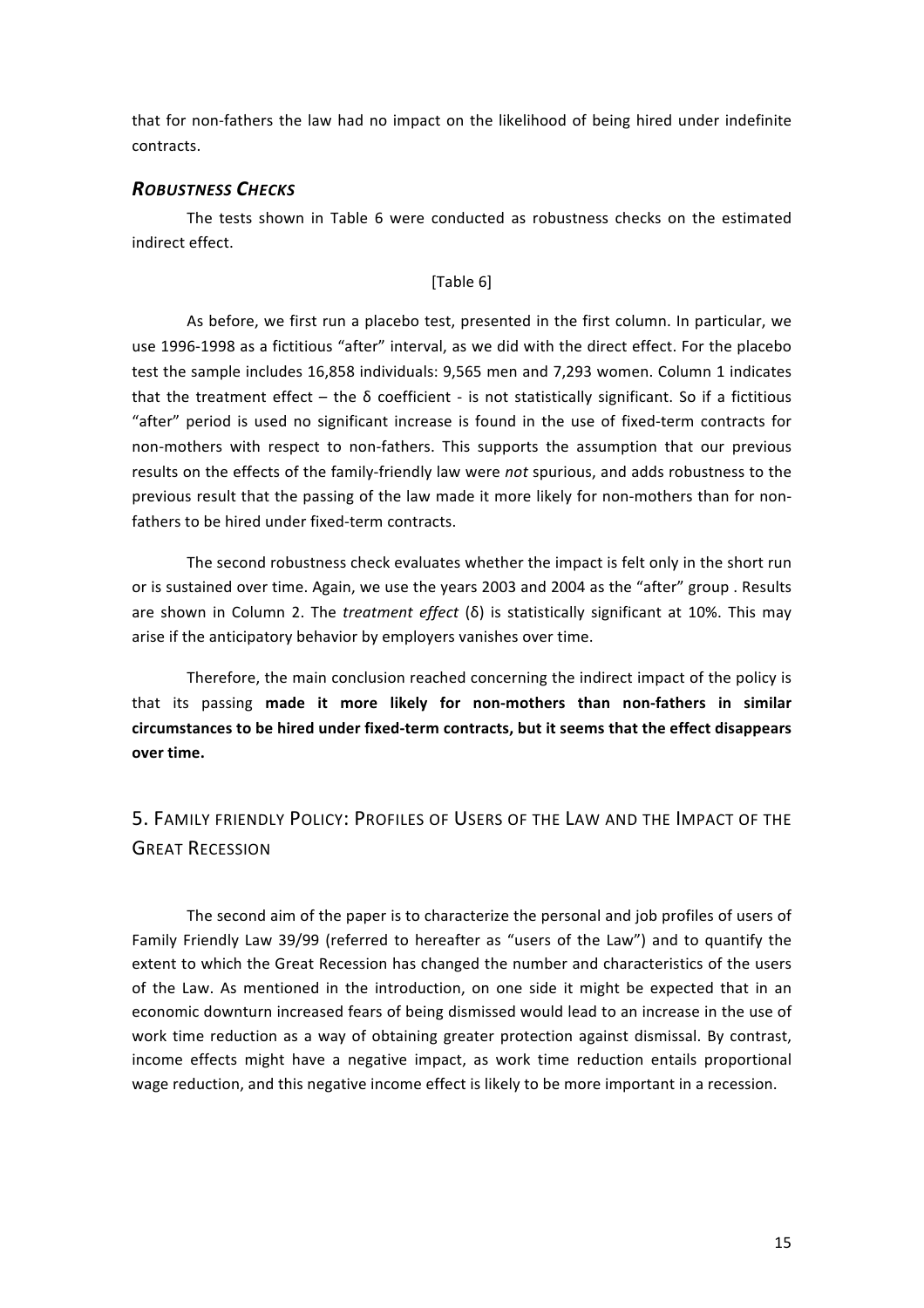## *DATA AND DESCRIPTIVES*

The Continuous Sample of Work Histories enables individuals who make use of the law to be identified. As mentioned in the Data Section, we merge all the years in the CSWH from 2007 to 2013 and keep all individuals who register any work contract from 2000 onwards. We restrict our sample to workers who have had children at some time between 2000 and 2011. We compute a quarterly panel and divide the whole sample into two periods: contracts between 2004 and 2007 (denoted as the expansionary period), and contracts between 2008 and 2011 (denoted as the recession period). Accordingly, we only keep episodes from 2004 in order to avoid possible bias caused when we require individuals to remain in the Social Security records in  $2005^{21}$ .

Under the legal context in our reference period, employers cannot change their workers' working hours without the workers' consent<sup>22</sup>. The 2012 Labor Reform changes the legal context and allows employers to reduce the working hours of their employees in some specific situations, so we only measure the impact of the crisis up to the end of 2011. Hence, for the period under consideration we assume that all changes from full-time to part-time in the same firm are voluntary. Therefore, in principle we identify any employee who uses the right to change her/his full-time contract to a part-time contract within the same firm<sup>23</sup> when having a child of the permitted age as a user of the Law.

However, the number of men who declare that they work PT due to child-care issues is less than  $1\%^{24}$ , and this pattern seems to remain constant over time. Therefore, we exclude men from this analysis, as the proportion of users of the law among them is negligible.

Second, only workers under indefinite contracts are really protected against dismissal since under fixed-term contracts employers are not forced to renew workers' contracts. In fact, we find an insignificant number of fixed-term contract<sup>25</sup> workers who reduced their working hours on having a child. For that reason we focus on workers with indefinite contracts in analyzing users of the Law and the impact of the recession.

To identify non-users of the Law we focus on all those potential users who decided not to change their working hours even though they were legal entitled to. We define a "non-user" as any mother with children of the permitted age with a full-time (indefinite) contract who maintains the same type of contract in the next period if she remains at the same firm.

The sample contains 2,578 different users<sup>26</sup>. It covers 835,713 observations (woman per quarter), 20,259 of which are from users of the Law<sup>27</sup>.

<sup>22</sup> Article 12.4.e *Estatuto de los Trabajadores* ["Workers' Statute"] Exact details can be found here:

 

 $21$  We run some checks to ensure that we do not end up with a biased sample from 2004.

http://www.estatutodelostrabajadores.com/a12-contrato-a-tiempo-parcial-y-contrato-de-relevo/<br><sup>23</sup> Changes to different firms are new contracts and not reductions, so they do not provide protection against

dismissal. 

 $24$  Figure obtained from the Spanish Current Population Survey.

 $25$  380 observations in 8 years.

 $^{26}$  If the CSWH represents 4% of the Spanish population, then it shows 64,450 real users of the law. On average almost 300,000 women declared that they worked part-time due to child-care issues in Spain between 2004 and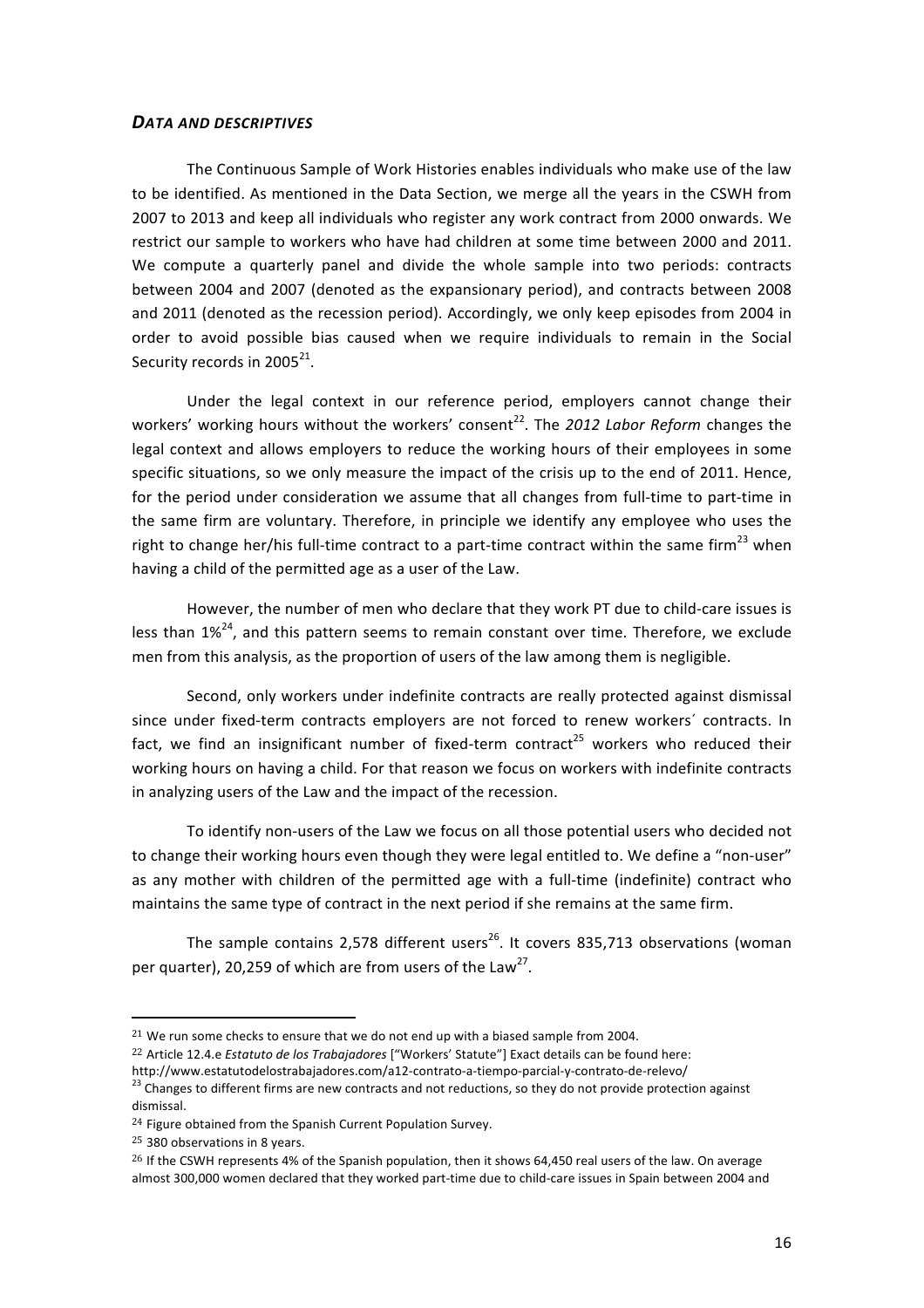Figure 3 depicts the proportion of mothers in the pool of eligible potential users who make use of the Law quarter by quarter. On average, in the period 2004-2007 the proportion of users is 2.46%, while in 2008-2011 it decreases to 2.40%. As Figure 3 shows, there is a sudden jump of 17% precisely when the law extends the permitted age of children by two years (23<sup>rd</sup> March 2007). This jump is due to the fact that the increase in the number of mothers eligible is greater than that in the number of actual users. Gradually, the proportion of users drops back to former levels because users of the Law extend their reduced working hours until their child turns 8 years old.

## [Figure 3]

Table 5 characterizes users of the Law for different periods. In the upturn period the typical profile of a user of the Law is a women in her thirties, of Spanish nationality, with between 2 and 7 years of tenure, working as clerical officer or assistant in a small firm in the service sector. However, with the onset of the recession the profile changes to some extent: First, the proportion of over 40s increases relatively in the recession. Second, the proportion of foreign workers among users increases by 60% in the recession period. Third, the average tenure of users of the Law also increases<sup>28</sup>. In terms of occupational classification groups, users can be divided into white-collar (the first seven groups) and blue-collar (the last four groups). Except for technical engineers and experts and qualified assistants, a greater decrease in the number of users of the Law is observed among white-collar workers than among blue-collar ones in the recession, compared with the previous upturn. In addition, users of the law are over-represented in small firms (with fewer than 10 employees) before and after 2008.

As can be seen, the characteristics of users of the Law seem to change considerably in the recession period. This change is perfectly understandable if it is taken into account that although the large-scale dismissals brought on by the Great recession hit workers with fixedterm contracts harder, they also affected those with indefinite ones.

#### [Table 7]

## *METHODOLOGY AND RESULTS*

Our first aim is to estimate the determinants of "being a user of the Law" and how they change over the business cycle. We compare mothers who reduce their working hours in their firms (users) with those who decide to stay full-time (non-users) even though they are entitled to take reductions. Table 5 shows a compositional change in users, which must be controlled for when estimating the determinants of being a user of the Law. We do this by estimating two non-linear probit models separately. Among the covariates used in the estimations we include age (in intervals), a dummy indicating whether the mother is Spanish or a foreign national, tenure (in intervals), occupational classification group (white and blue

<u> 1989 - Andrea Santa Alemania, amerikana amerikana amerikana amerikana amerikana amerikana amerikana amerikan</u>

<sup>2011,</sup> i.e. according to our results almost one out of five part-timers may be users of the Law and hence protected against dismissals.

 $^{27}$  Notice that the same women can be users and non-users in different periods. We find 63,938 different women who are eligible but never use the law during the period observed.

 $^{28}$  We compute this classification based on its distribution.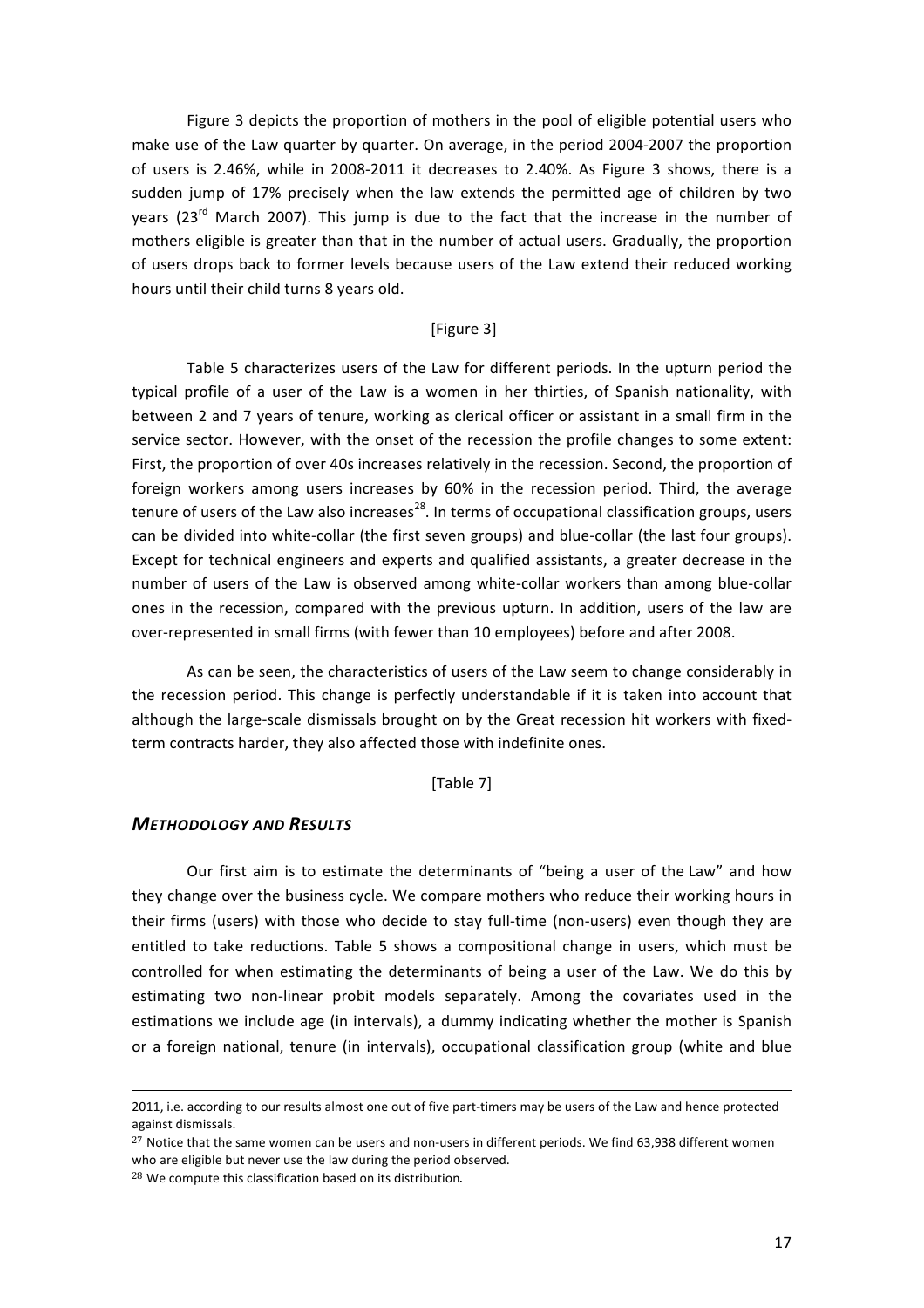collar), size of the firm (in intervals), 9 indicators of sector of activity, and regional fixed effects. Our reference profile is a woman between 30 and 34, of Spanish nationality, with 2-7 years of tenure, in a white-collar job, and working at a small firm. Table 6 presents the results for the expansionary period (2004-2007) in its first column, and for the recession period (2008-2011) in its second.

# [Table  $8]^{29}$

Table 6 presents the different impacts of the covariates on the likelihood of being a user of the policy throughout the business cycle. After 2007 women under 30 use the Law more than our reference group, contrary to the situation before the crisis. Mothers over 40 are 56% more likely to use the Law in the recession period than the reference group of women. Having more than 7 years of tenure, being a blue-collar worker, and working at a small firm seem to be stronger determinants for using the Law in the recession than in the preceding period. Summarizing, Tables 5 and 6 reveal that there is not only a compositional change in the sample of non-users, but also a change in the impact of the determinants of being a user of the Law. This must be taken into account when estimating the impact of the recession on users.

The second aim of this section is to quantify the extent to which the Great Recession led to a change in the number of users of the Law. In other words, we seek to estimate the effect of the recession on the use of the Law. As mentioned above, on the one hand the Recession might be expected to lead more workers to use the Law to protect themselves from dismissal, but on the other hand income effects and probably also a fear of reprisals might have the opposite effect.

### [Table 9]

To answer this question we estimate the probability of being a user of the Law, but include indicators for the recession period. Table 7 displays the results. Each column shows the effect of the family friendly policy allowing for differential impacts before and after 2008. The variable denoted by *crisis* takes a value of 0 if the observation belongs to the expansion period  $(2004-2007)$  and 1 if it belongs to any quarter in the recession  $(2008$  onwards). Column  $(1)$ represents the effect of the *crisis* variable itself with no controls for observables (raw impact). In that context, the variable *crisis* does not capture any changes in use - notice that R-square is 0, which makes the model unreliable. In the second column we control for the same variables as in previous estimations (in Table  $6$ ) and maintain the profile of the reference group of woman. The impact of the variable *crisis* is statistically significant at 1% and the impacts amount to -0.0027; i.e. in the recession period mothers are 0.27 percentage points less likely to use the Law than in the expansion period. To measure the scale of the impact we need to compare it with the likelihood of using the Law in the pre-crisis period. For example, the average predicted likelihood of a woman in the reference group using the Law is 1.98% (predicted likelihood). Hence, the impact of the recession takes the form of a decrease in use of 13.6%.

<u> 1989 - Jan Samuel Barbara, margaret e</u>

 $29$  Marginal effects are reported in the estimation tables.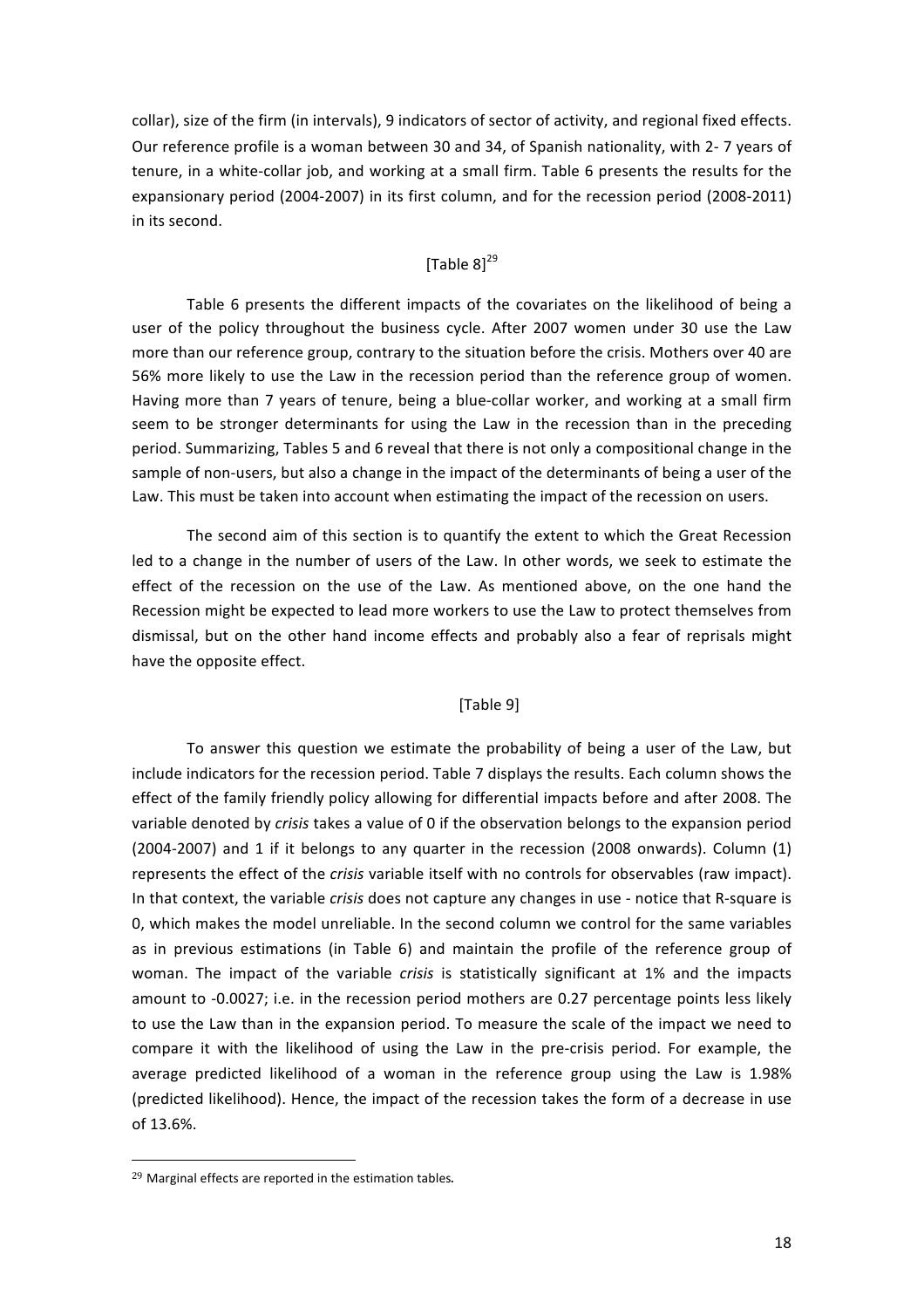This result assumes that the impact of each control variable is invariant to the period under consideration, i.e. pre-recession or recession period. However, this might not be the case. As shown previously, there is not only a significant compositional change in the group of users of the Law between the pre-crisis and recession years but also a change in the impacts of the different determinants. Hence, the impact of the recession found here might be biased as it might capture not only the impact of the recession itself but also compositional changes that have not been taken into account.

To control for these changes in composition, we conduct a within-cell estimation as follows: 

We identify the cells for which relevant changes in composition (and in impacts) are observed in users of the Law before and during the recession, and then we estimate the likelihood of being a user within cells so as to compare women with very similar characteristics when measuring the impact of the recession on the use of the law. This means that the variable "crisis" captures the difference in the likelihood of using the Law among mothers within cells, hence preventing the coefficient estimated from capturing the effects caused by the change in composition or the non-normal distribution of the unobservables.

Given that compositional changes mainly affect the proportion of foreign/Spanish nationals, tenure and job qualifications, we create 12 cells with all possible combinations of (i) foreign/Spanish nationality; (ii) tenure (three groups); and (iii) job qualifications (white collar/blue collar)<sup>30</sup>. In addition to controlling by cells<sup>31</sup>, we also include indicators of age group, firm size, sector of activity, and regional fixed effects. The reference profile is the same as before. The results of the within-cell estimation and the rest of the covariates are shown in the third column. There is barely any change with respect to column (2): there is a reduction of 0.262 percentage points in the use of the Law during the recession. In other words, a women in the reference group becomes 13.2% less likely to be a user of the Law.

Finally, the last column presents a similar analysis using a more restricted cell grouping. In particular, we add age groups (4) and firm size (4). Given that the group of foreign workers is not big, we do not include foreign/Spanish nationality as an additional characteristic for the cell so as to prevent empty cells. Hence, we end up with 72 different cells<sup>32</sup>. Results of the within-cell estimation with more restrictive cell characterization are presented in column (4). The results do not change: 0.265 percentage points in the use of the Law after 2007. This means that during the recession likelihood drops by 13.7% for the reference group of women.

In summary, with regard to the impact of the recession on users of the Law we find **that the recession has led to a decrease in their number of around 13%.** This result suggests

<u> 1989 - Jan Samuel Barbara, margaret e</u>

 $30$  None of these 12 cells is empty and they all contain users and non-users before and during the recession.

 $31$  In spite of this classification, the cell made up of foreign nationals, blue collar and more than 7 years tenure has no users in the pre-crisis period.

 $32$  Under this classification all cells are filled with users and non-users before and after 2008.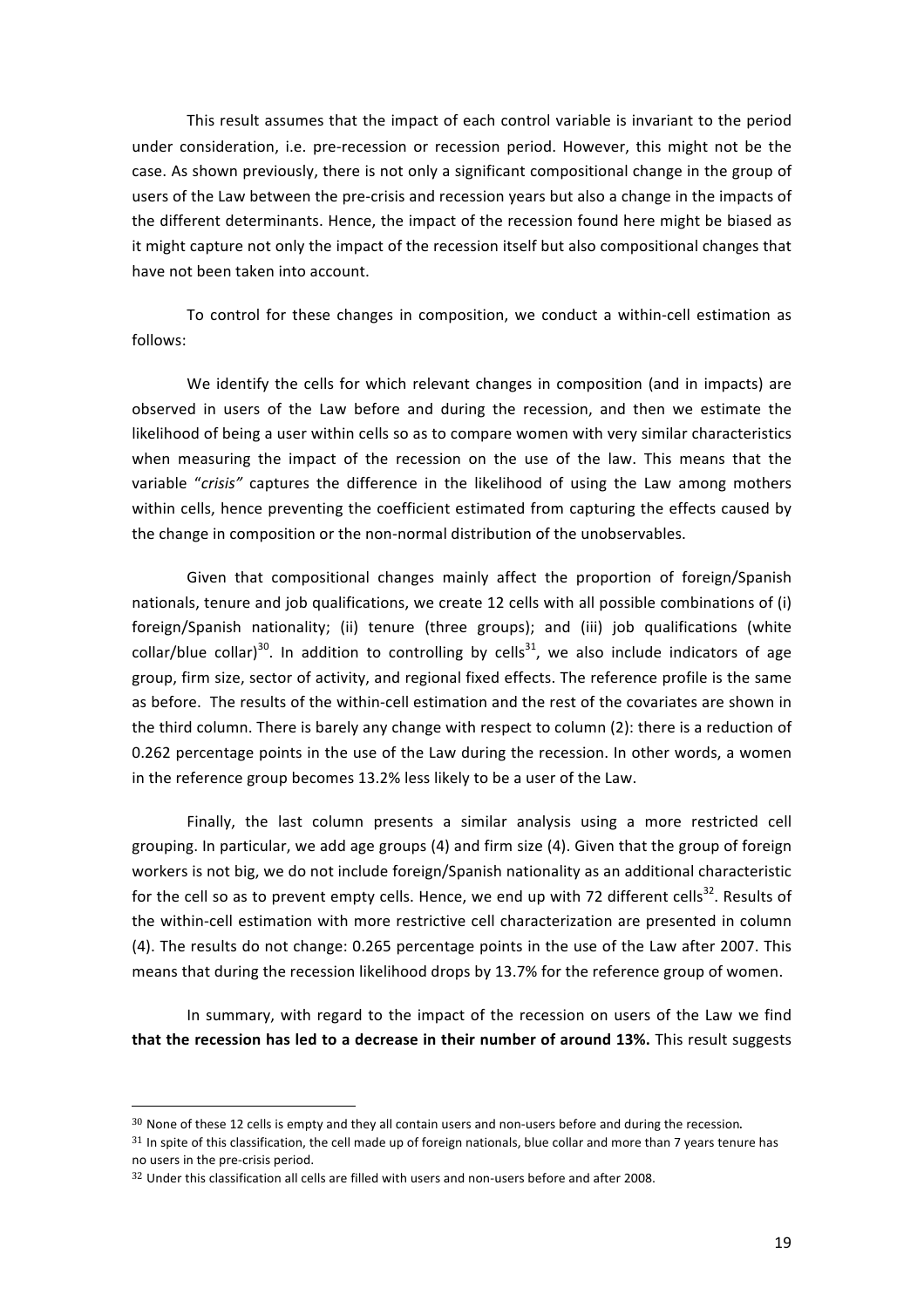that negative income effects and perhaps fears of reprisal have outweighed potential greater protection against dismissal.

### 6. SUMMARY AND CONCLUSIONS

Family issues play a crucial role in understanding the gender differences observed in the labor market. Women combine employment with home responsibilities to a much larger extent than their male partners. Governments and institutions may play an important role in creating the legal framework for improving women's choices and their participation in the economy, and in helping societies to break away from the more traditional gender role attitudes that affect women's behavior in many countries. Indeed, in the past few decades policies aimed at promoting gender equality and equity in the workplace have been adopted. The evaluation of one such policy implemented in Spain in 1999 is the aim of this paper.

The policy under analysis, called Law 39/99, was particularly aimed at granting parents with children younger than 6 years of age the right to reduce their working hours, with an equivalent wage reduction. The spirit of this law is to enable parents more easily to afford to stay in the labor market and take care of their children by reducing their working hours. Moreover, users of the Law enjoy greater protection against dismissal than other workers, which may encourage workers to use the law as a job protection particularly in recession periods. 

In this paper we evaluate the impact of the law, in particular its direct and indirect effects. Our results indicate first that the law increased the likelihood of working part-time for eligible mothers  $-$  i.e. mothers with children under  $6$  - by around 18% (almost 3 percentage points) compared to similar non-target groups. Second, we test whether the passing of the law led to strategic behavior from employers in the sense of offering fewer indefinite contracts to potential users of the law so as to limit the use of reduced working hours. A comparison of hiring practices involving potential users of the law (target group), i.e. non-mothers of fertile age, with a similar non-target group (non-fathers of fertile age) reveals that the law increased the likelihood of the target group being hired under fixed-term contracts by 5.33 percentage points (18%). 

The second aim of the study is to characterize the workers who have made use of the Law since its approval (1999) and measure the extent to which the Great Recession has led to a change in the number of users and in their personal and job profiles. We find that the profiles of users of the Law in the downturn have changed from those in the previous upturn. Before the crisis they are mainly women in their thirties in white-collar jobs, but during the downturn they are low-qualified workers older than 40 who work in small firms. The most important finding is that the Great Recession has reduced the likelihood of resorting to the Law by more than 13%. This is not consistent with the view that eligible workers use the Law during the recent recession mainly to protect themselves against dismissal.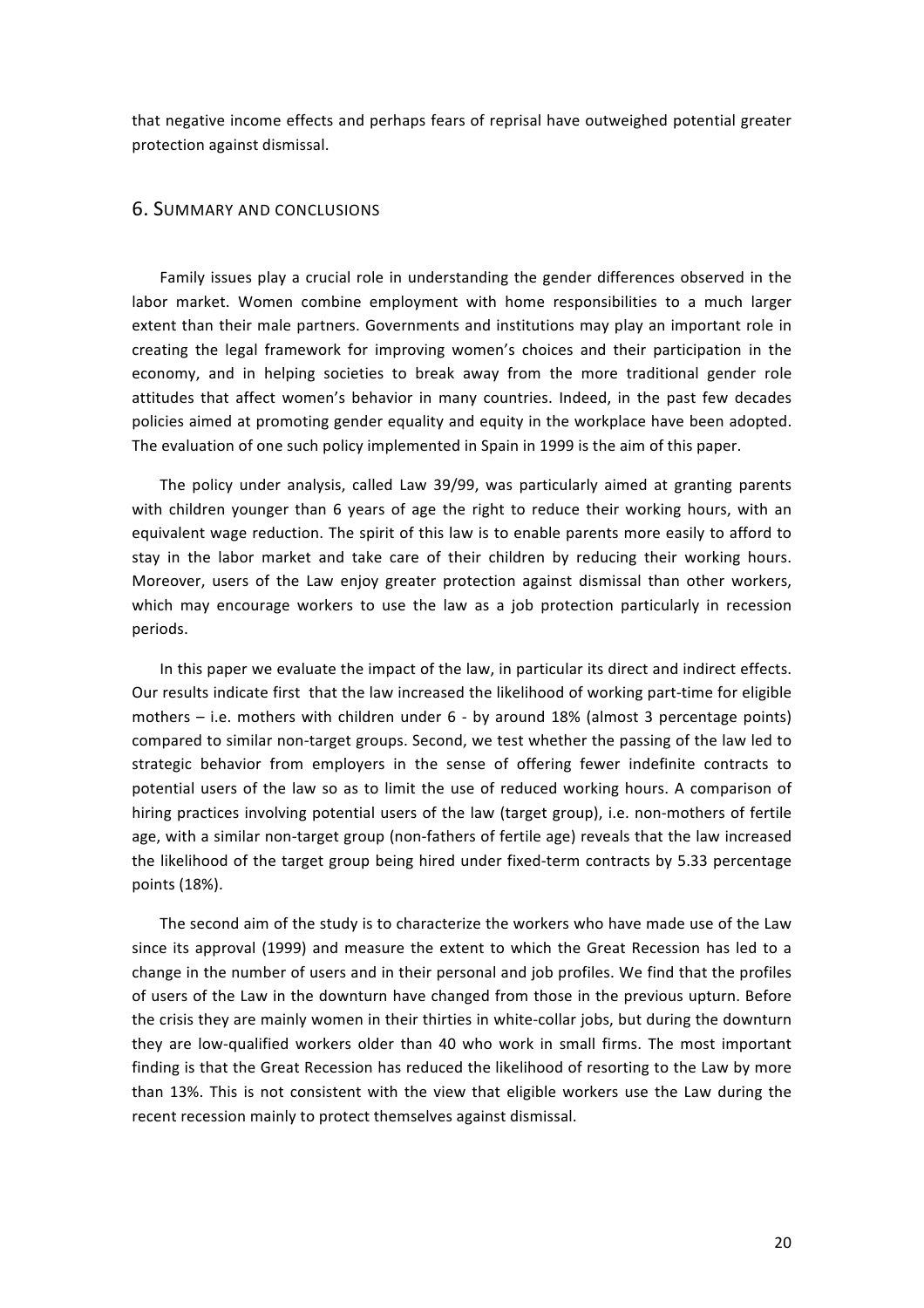## References

Adserà, Alicia (2004). "Changing Fertility Rates in Developed Countries. The Impact of Labor Market Institutions." Journal of Population Economics 17(1): 17-43.

Adserà, Alicia (2005). "Where are the Babies? Labor Market Conditions and Fertility in Europe." European Journal of Population 27(1): 1-32

Ahn, Namkee, and Pedro Mira (2001). "Job Bust, Baby Bust?: Evidence from Spain." Journal of Population Economics 14(3): 505-21.

Angrist, Joshua D. and Pischke Jörn-Steffen (2009). "Mostly Harmless Econometrics. An Empiricist's Companion." Princeton University Press.

Ariza, A., de la Rica, S. and Ugidos, A. (2003). "The effect of flexibility in Working hours on Fertility: A Comparative analysis of selected European Countries." DFAE-II WP Series, ISSN-e 1988-088X, Nº. 8

Barry T. Hirsch (2005). "Why Do Part-Time Workers Earn Less? The Role of Worker and Job Skills" Industrial & Labor Relations Review, 58 (4): 525-551

Bustillo, R. M., Macías, E. F., and Pérez, J. I. A. (2008). "El trabajo a tiempo parcial en España en el contexto de la Unión Europea". Ministerio de Trabajo y Asuntos Sociales.

Bertola, Giuseppe, Francine D. Blau, and Lawrence M. Kahn. (2007). "Labor Market Institutions and Demographic Employment Patterns." Journal of Population Economics 20(4): 833–67.

Bettio, Francesca, and Paola Villa (1998) "A Mediterranean Perspective on the Breakdown of the Relationship Between Participation and Fertility." Cambridge Journal of Economics. 22 (2):137–71.

De la Rica, S., and Ferrero, M. D. (2003). "The effect of fertility on labour force participation: the Spanish evidence". Spanish Economic Review, 5(2), 153-172.

De la Rica, S. and Amaia I. (2005). "Career Planning in Spain: Do Fixed-Term Contracts Delay Marriage and Parenthood?" Review of Economics of the Household 3(1): 49-73.

De Laat, Joost, and Almudena Sevilla-Sanz (2011). "The Fertility and Women's Labor Force Participation Puzzle in OECD Countries: The Role of Men's Home Production." Feminist Economics 17(2):87–119.

Del Boca, Daniela (2002). "The Effect of Childcare and Part-Time on Participation and Fertility of Italian Women." Journal of Population Economics 15(3):549-73.

Escobedo, A., Navarro, L. and Flaquer i Vilardebò, L. (2008). "El impacto de la maternidad y la paternidad en el empleo: Itinerarios laborales de madres y padres en hogares con menores de tres años."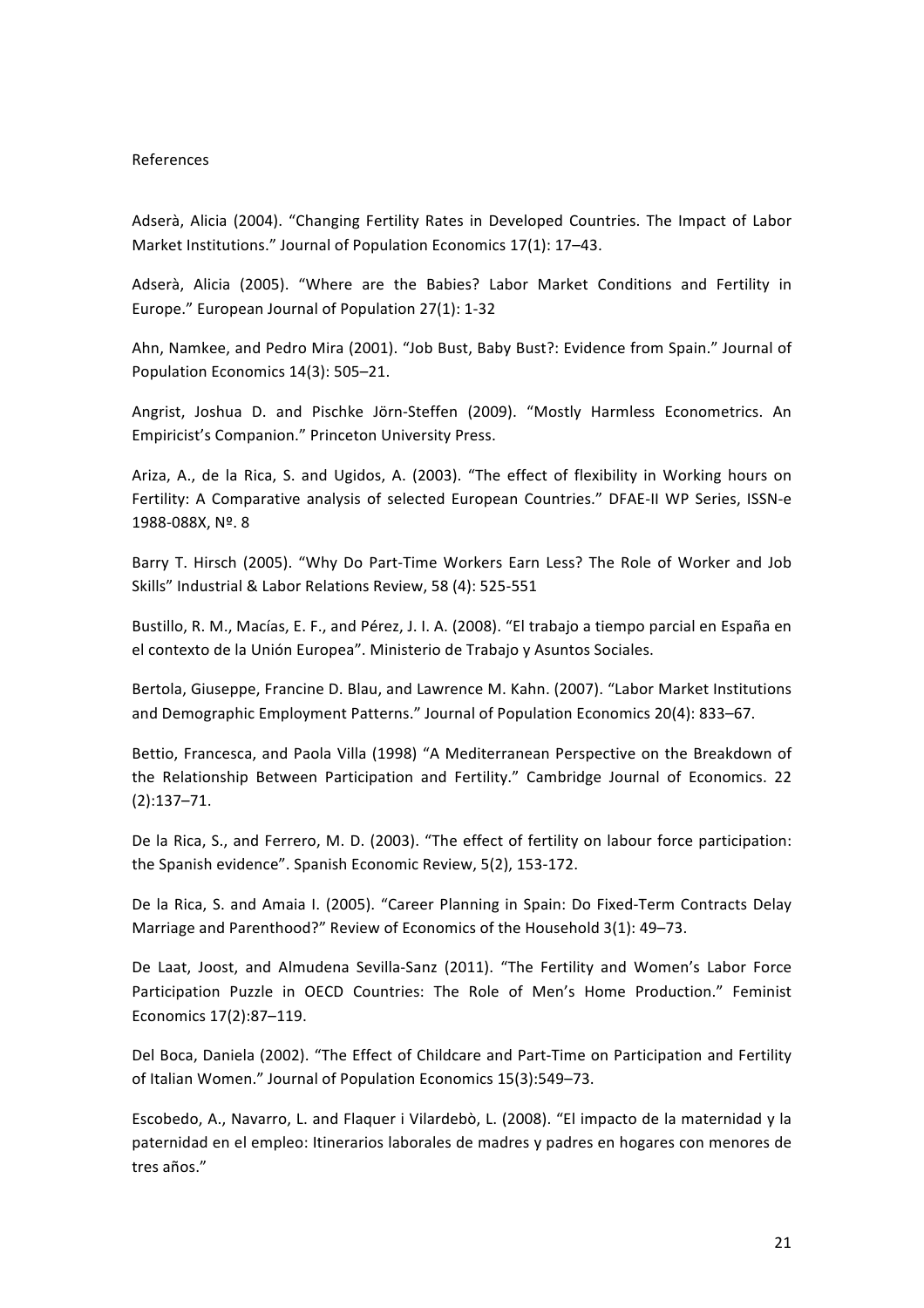Fernández-Kranz, D., and Rodríguez-Planas, N. (2011). "The part-time pay penalty in a segmented labor market." Labour Economics, 18(5), 591-606.

García Pérez, J.I., (2008). La Muestra Continua de Vidas laborales (MCVL): una guía de uso para el análisis de transiciones laborales. Revista de Economía Aplicada XVI (E-I), 5-28.

Goldin, Claudia. (2005) "From the Valley to the Summit: The Quiet Revolution that Transformed Women's Work" Regional Review. 14:3, pp. 5-12.

Jaumotte, F. (2003). "Female labour force participation: Past trends and main determinants in OECD countries."

Lapuerta, I., Baizán, P. And González, J. (2008). "Who benefits from parental leave in Spain? A Life Course Analysis."

Michael L. (2011). "The Estimation of Causal Effects by Differences-in-Differences Methods" Discussion Paper University of St. Gallen.

Nollenberger, N. and Rodríguez-Planas, N. (2011) "Child Care, Maternal Employment and Persistence: A Natural Experiment from Spain." IZA discussion paper 5888

Rodriguez-Planas, N. and Fernández-Kranz, D. (2011). "Unintended Effects of a Family-Friendly Law in a Segmented Labor Market." IZA discussion paper 5709

Rodriguez-Planas, N., D., Lacuesta, A. and Fernández-Kranz, D. (2013). "The motherhood earnings dip: Evidence from administrative record." Journal of Human Resources 48 (1), 169-197

Treviño, R., Vidal, E., and Devolver, D. (2009). Factores e indicadores de vulnerabilidad en la conciliación de empleo y familia. Estudios FIRPOS.

Visser, J. 2002. "The first part-time economy in the world: a model to be followed?" Journal of European Social Policy February 2002 vol. 12 no. 1 23-42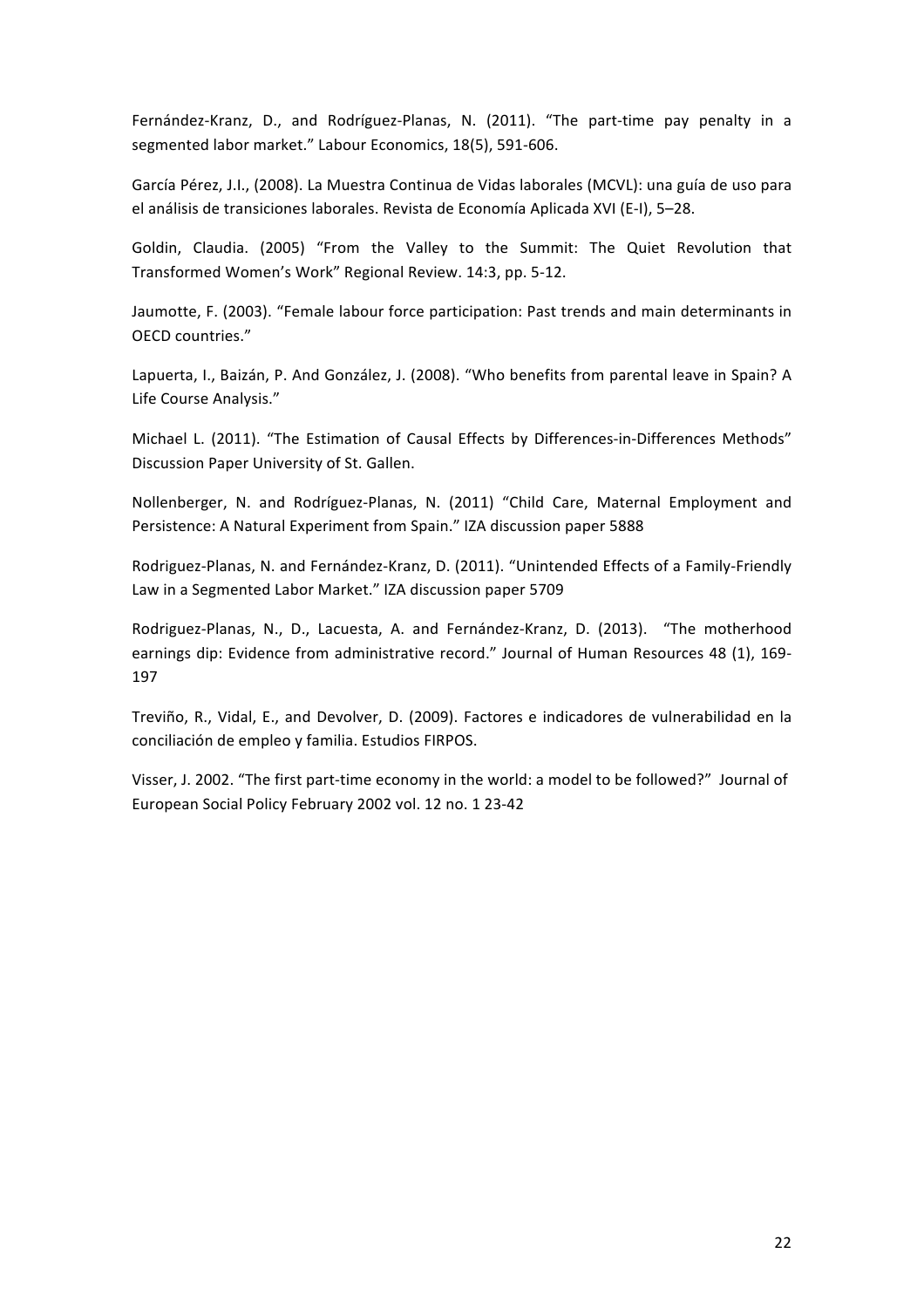# **FIGURES AND TABLES**

# Figure 1. Part-time rate. SCPS (1992-2004)



Married women between 25 and 45 years old under indefinite contract

# Figure 2. Fix-term rate. SCPS (1992-2004)



Individuals between 25 and 45 years: non-fathers and non-mothers without children and all men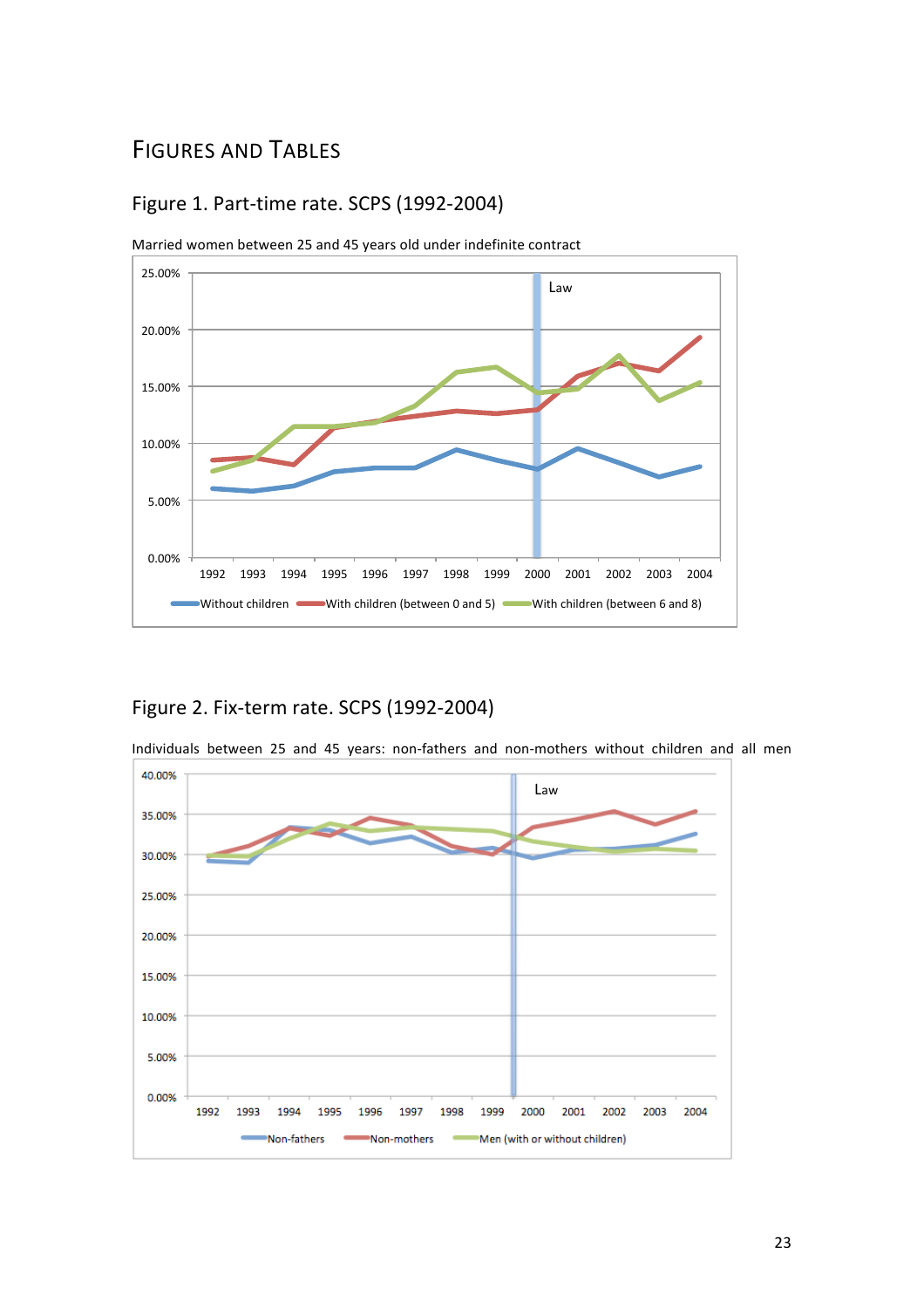# Figure 3. Proportion of Law Users - CSWH (2007-2013)

Mothers under indefinite contract that have changed to part-time in the same firm vs those that stayed working full-time.

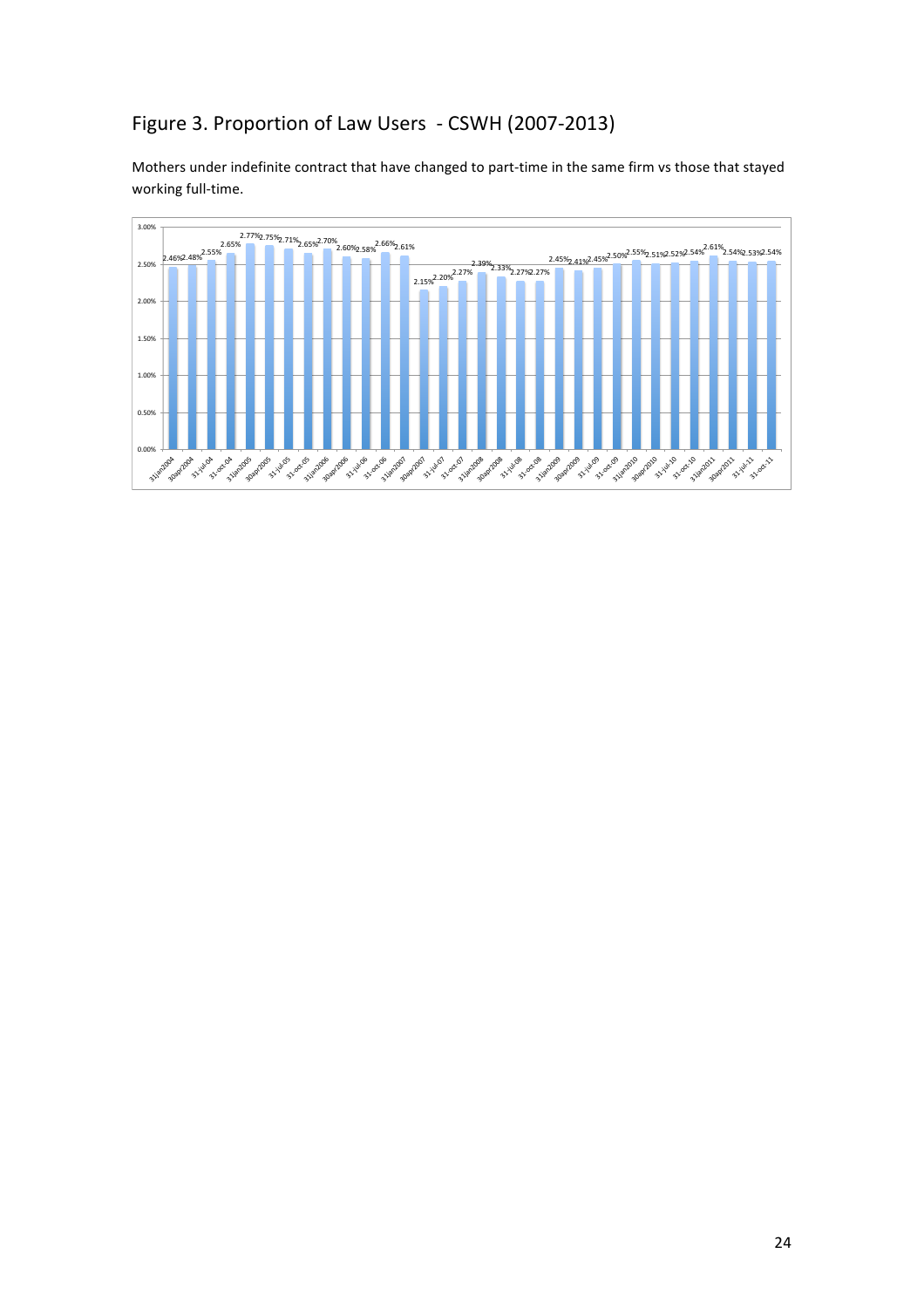|                | Treated |          | Control |          |
|----------------|---------|----------|---------|----------|
|                | Pre-Law | Post-Law | Pre-Law | Post-Law |
| Part Time rate | 12.76   | 16.53    | 8.94    | 8.93     |
| Age            | 34.27   | 34.87    | 32.39   | 32.61    |
|                | (3.99)  | (4.05)   | (5.09)  | (5.20)   |
| Head           | 10.22   | 12.16    | 14.8    | 16.64    |
|                | (0.10)  | (0.12)   | (0.15)  | (0.17)   |
| Educ           |         |          |         |          |
| Low            | 24.68   | 21.56    | 27.14   | 23.4     |
| Medium         | 33.46   | 24.17    | 39.4    | 25.69    |
| High           | 41.86   | 53.73    | 33.46   | 50.9     |
| Sector         |         |          |         |          |
| Primary        | 0.53    | 0.32     | 0.46    | 0.24     |
| Industry       | 11.6    | 12.42    | 13.18   | 14.78    |
| Construction   | 0.97    | 2.04     | 1.44    | 1.81     |
| Services       | 86.89   | 85.22    | 84.93   | 83.17    |

## Table 1. Descriptive Statistics.  $CCPC(1900-2002)$

The sample contains married females under indefinite contract between 25 and 45. Treated group: Mothers with children between 0 and 5 years old. Control group: Non-mothers.

| SCPS (1998-2002) |              |              |  |  |
|------------------|--------------|--------------|--|--|
|                  | Equation [1] | Equation [2] |  |  |
| VARIABLES        | Part-time    | Part-time    |  |  |
|                  |              |              |  |  |
| treated          | $0.0409***$  | $0.0516***$  |  |  |
|                  | (0.0101)     | (0.00914)    |  |  |
| after            | $-0.000131$  | $-0.0162$    |  |  |
|                  | (0.0128)     | (0.0227)     |  |  |
| treatedafter     | $0.0351**$   | $0.0286**$   |  |  |
|                  | (0.0161)     | (0.0150)     |  |  |
| Covariates       | N٥           | Yes          |  |  |
|                  |              |              |  |  |
| obs. P           | 0.1272059    | 0.1272059    |  |  |
| pred. P          | 0.1244879    | 0.1058416    |  |  |
| R-square         | 0.0115       | 0.084        |  |  |
| Observations     | 9,520        | 9,520        |  |  |

# Table 2. Results of direct effect. SCPS (1998-2002)

Robust standard errors in parentheses

\*\*\* p<0.01, \*\* p<0.05, \* p<0.1

Note: Control variables include age, a dummy indicating whether the individual is the household head, sector, level of education, tenure, unemployment, partiality, temporary and birth rate by region and year. Marginal effects are reported.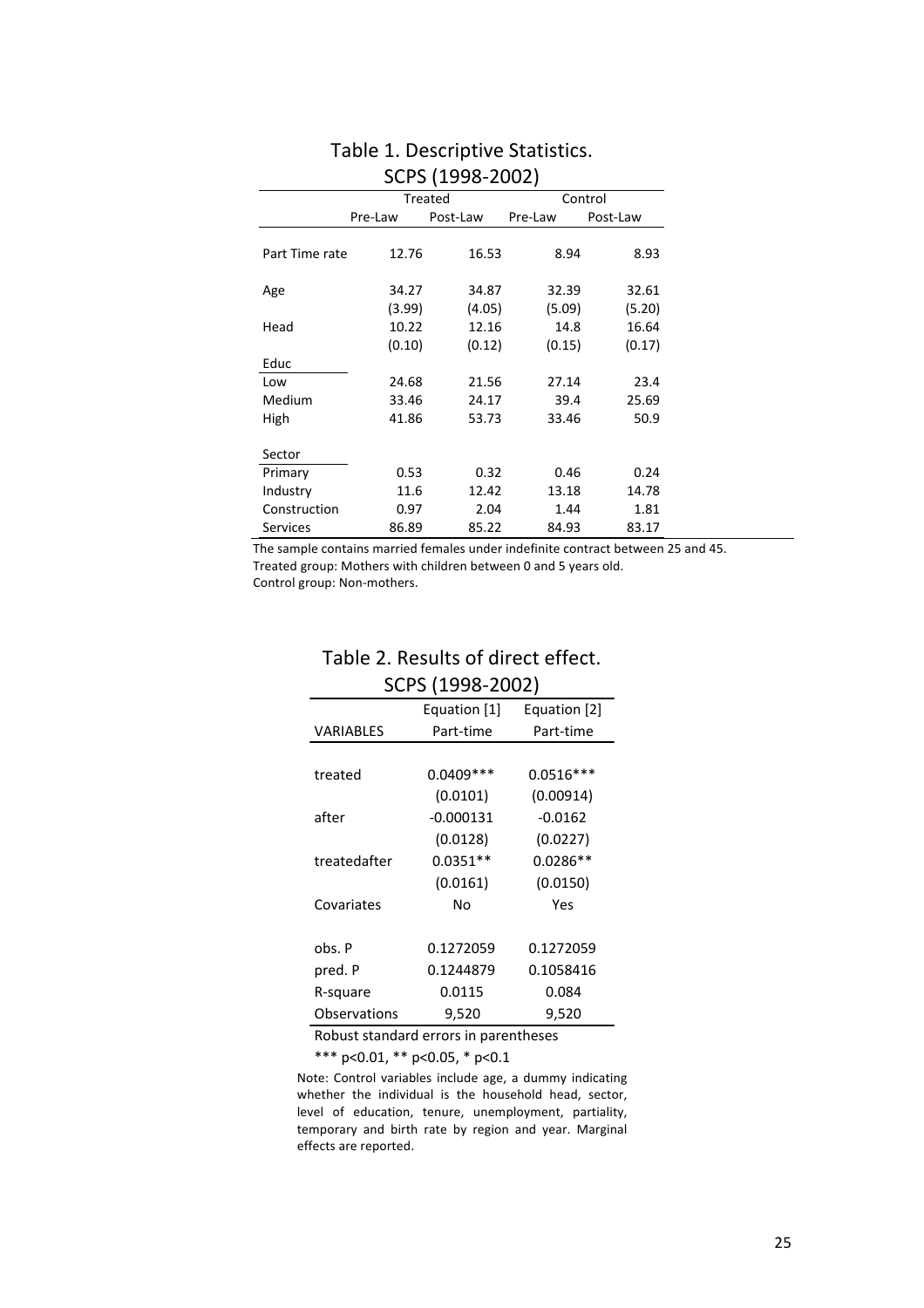| JUT J (IJJJU-ZUUH) |             |             |             |  |  |
|--------------------|-------------|-------------|-------------|--|--|
|                    | $[1]$       | $[2]$       | [3]         |  |  |
| <b>VARIABLES</b>   | Part-time   | Part-time   | Part-time   |  |  |
|                    |             |             |             |  |  |
| treated            | $0.0462***$ | $0.0519***$ | $0.0530***$ |  |  |
|                    | (0.00803)   | (0.00919)   | (0.00936)   |  |  |
| after              | 0.000437    | $-0.00549$  | 0.0734      |  |  |
|                    | (0.0124)    | (0.0232)    | (0.0552)    |  |  |
| treatedafter       | 0.00510     | $0.0327**$  | $0.0592***$ |  |  |
|                    | (0.0142)    | (0.0154)    | (0.0159)    |  |  |
|                    |             |             |             |  |  |
| obs. P             | 0.1125911   | 0.1260045   | 0.1300417   |  |  |
| pred. P            | 0.0916341   | 0.1042417   | 0.1097903   |  |  |
| R-square           | 0.0865      | 0.0863      | 0.0816      |  |  |
| Observations       | 8,784       | 8,960       | 10,066      |  |  |

# Table 3. Robustness checks of direct effect. SCPS (1996-2004)

Robust standard errors in parentheses

\*\*\*  $p<0.01$ , \*\*  $p<0.05$ , \*  $p<0.1$ 

Note: Additional controls include age, a dummy indicating whether the individual is the household head, sector, level of education, tenure, unemployment, partiality, temporary and birth rate by region and year. Marginal effects are reported.

Columns: 

[1] Placebo: "after" period includes years 1996 and 1997.

[2] Treated group includes only mothers with children born before the pass of the law.

[3] Medium-term effect: "after" period includes years 2003 and 2004.

| SCPS (1998-2002)   |         |          |         |          |
|--------------------|---------|----------|---------|----------|
|                    | Treated |          | Control |          |
|                    | Pre-Law | Post-Law | Pre-Law | Post-Law |
| Fixed-Term<br>rate | 30.48   | 34.91    | 30.55   | 30.64    |
|                    |         |          |         |          |
| Age                | 32.82   | 32.91    | 33.27   | 33.46    |
| Head               | 36.82   | 39.01    | 80.28   | 82.17    |
| Educ               |         |          |         |          |
| Low                | 27.74   | 24.74    | 42.36   | 38.88    |
| Medium             | 34.63   | 22.85    | 35.49   | 24.38    |
| High               | 37.62   | 52.41    | 22.15   | 36.74    |
| Sector             |         |          |         |          |
| Primary            | 1.05    | 1        | 3.87    | 3.97     |
| Industry           | 11.8    | 11.16    | 24.4    | 23.85    |
| Construction       | 1.2     | 1.72     | 11.49   | 14.89    |
| <b>Services</b>    | 85.95   | 86.12    | 60.24   | 57.28    |

# Table 4. Descriptive Statistics.

Individuals without children between 25 and 45 years old Treated: Potential mothers. Control: Potential fathers.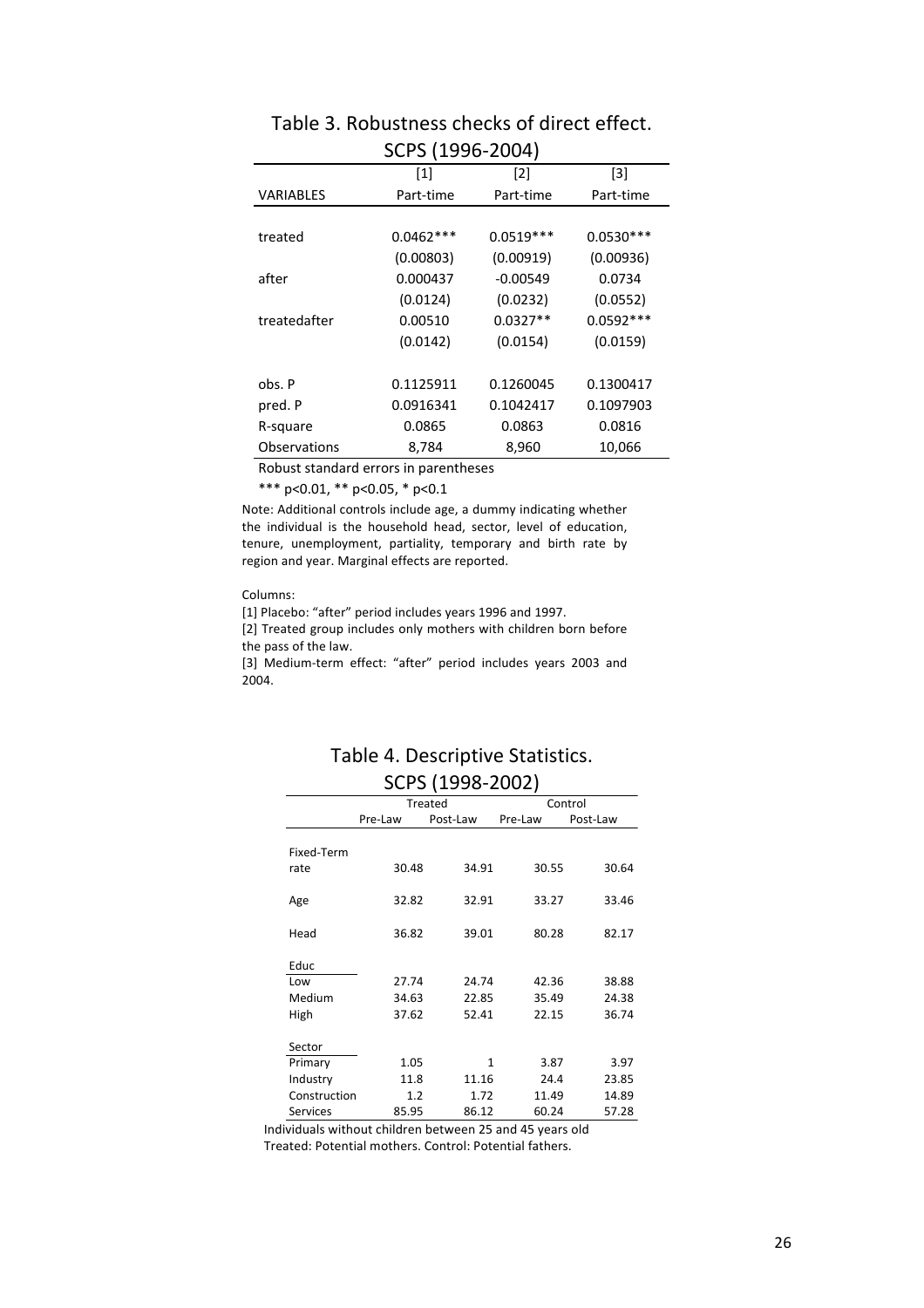| JULJ (1990-2002) |             |             |  |
|------------------|-------------|-------------|--|
|                  | [1]         | [2]         |  |
| <b>VARIABLES</b> | Fixed-term  | Fixed-term  |  |
|                  |             |             |  |
| treated          | $-0.000753$ | $0.0197*$   |  |
|                  | (0.00981)   | (0.0110)    |  |
| after            | 0.000831    | 0.000818    |  |
|                  | (0.00880)   | (0.0101)    |  |
| treatedafter     | $0.0435***$ | $0.0533***$ |  |
|                  | (0.0136)    | (0.0140)    |  |
| Covariates       | No          | Yes         |  |
|                  |             |             |  |
| obs. P           | 0.3159331   | 0.3159331   |  |
| pred. P          | 0.3157668   | 0.3007602   |  |
| R-square         | 0.0013      | 0.0919      |  |
| Observations     | 20,115      | 20,115      |  |

| Table 5. Results of indirect effect. |
|--------------------------------------|
| SCPS (1998-2002)                     |

Robust standard errors in parentheses

\*\*\* p<0.01, \*\* p<0.05, \* p<0.1

Note: Control variables include age, a dummy indicating whether the individual is the household head, sector, level of education, tenure, unemployment, partiality, temporary and birth rate by region and year. Marginal effects are reported.

|                         | (1)         | (2)        |
|-------------------------|-------------|------------|
| <b><i>VARIABLES</i></b> | Fixed-term  | Fixed-term |
|                         |             |            |
| treated                 | $0.0319***$ | 0.262      |
|                         | (0.0113)    | (0.376)    |
| after                   | 0.0113      | $-0.00484$ |
|                         | (0.0103)    | (0.0115)   |
| treatedafter            | 0.0131      | $0.0457*$  |
|                         | (0.0149)    | (0.0252)   |
|                         |             |            |
| obs. P                  | 0.3155334   | 0.3201716  |
| pred. P                 | 0.2967836   | 0.3068873  |
| R-square                | 0.1024      | 0.0834     |
| Observations            | 16,854      | 21,907     |

# Table 6. Robustness checks of indirect effect. SCPS (1996-2004)

Robust standard errors in parentheses

\*\*\*  $p<0.01$ , \*\*  $p<0.05$ , \*  $p<0.1$ 

Note: Additional controls include age, a dummy indicating whether the individual is the household head, sector, level of education, tenure, unemployment, partiality, temporary and birth rate by region and year. Marginal effects are reported. Columns: 

[1] Placebo: after period includes years 1996 and 1997.

[2] Medium-term effect: after period includes years 2003 and 2004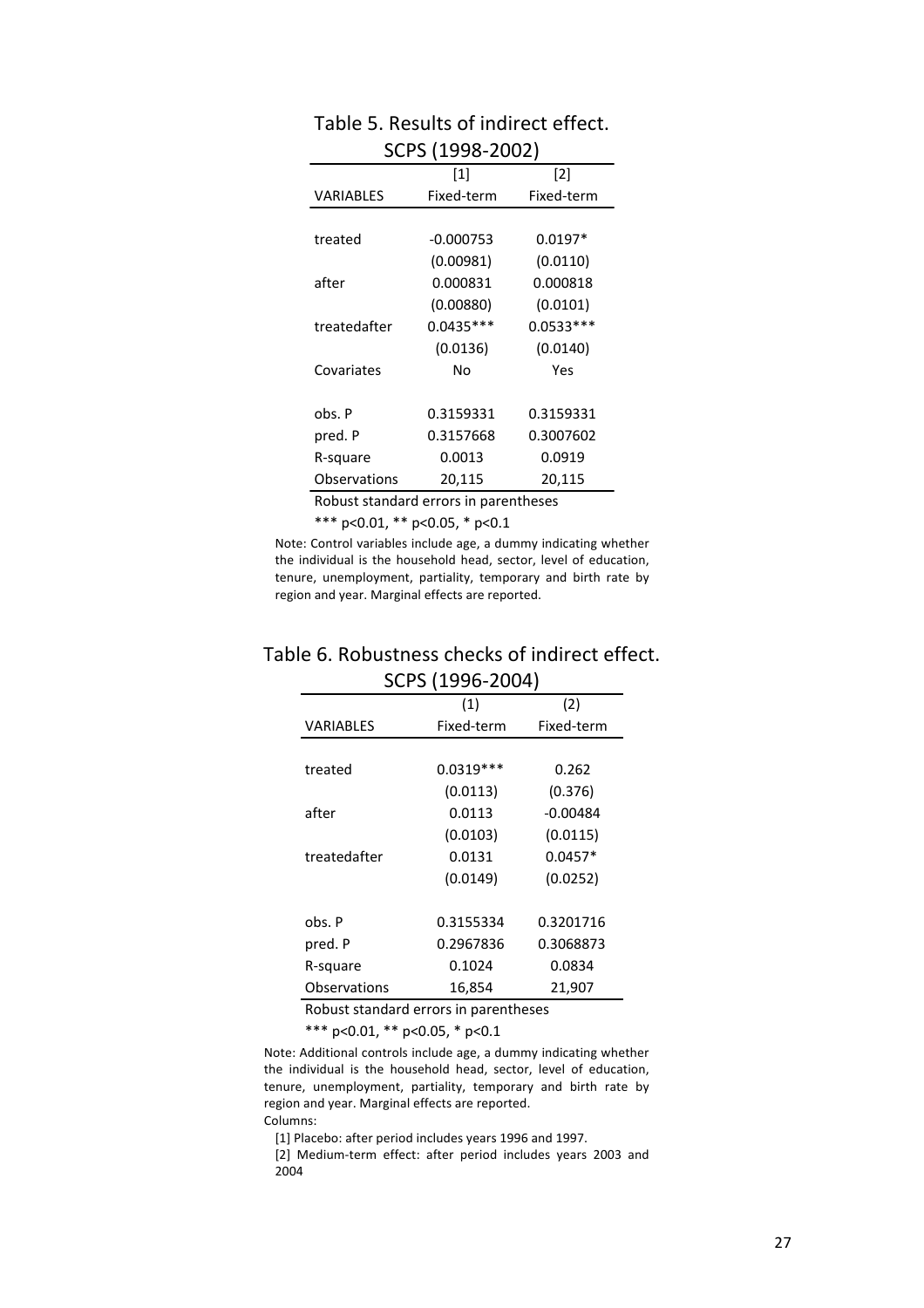| Panel from CSWH (2004-2011)      |                        |                        |
|----------------------------------|------------------------|------------------------|
|                                  | Expansion<br>2004-2007 | Recession<br>2008-2011 |
| N. of observations               | 8,032                  | 12,227                 |
| Proportion of users              | 2.46%                  | 2.40%                  |
|                                  |                        |                        |
| Age                              |                        |                        |
|                                  | 34.253                 | 35.436                 |
|                                  | (5.036)                | (5.925)                |
| $30$                             | 15.39                  | 15.02                  |
| 30-34                            | 36.89                  | 29.49                  |
| 35-39                            | 34.85                  | 31.94                  |
| $\geq 40$                        | 12.87                  | 23.55                  |
| Foreign                          | 6.47                   | 10.39                  |
|                                  |                        |                        |
| Tenure (years)                   | 5.143                  | 5.778                  |
|                                  | (3.785)                | (3.966)                |
| < 2 year                         | 20.06                  | 15.57                  |
| 2 - 7 years                      | 57.26                  | 51.44                  |
| $\geq 7$ years                   | 22.68                  | 32.98                  |
| Contribution group               |                        |                        |
| Graduates, engineers and         |                        |                        |
| senior management                | 6.47                   | 5.47                   |
| Technical engineers, experts     |                        |                        |
| and qualified assistants         | 6.01                   | 7.17                   |
| Administrative and workshop      |                        |                        |
| managers                         | 2.64                   | 1.87                   |
| Unqualified assistants           | 2.94                   | 2.41                   |
| Administrative officers          | 22.34                  | 18.25                  |
| Subaltern                        | 5.39                   | 4.24                   |
| <b>Administrative Assistants</b> | 25.76                  | 23.42                  |
| First and second officers        | 7.11                   | 8.64                   |
| Third officers and specialists   | 9.51                   | 11.3                   |
| Laborers                         | 11.79                  | 16.61                  |
| Workers under 18                 | 0.04                   | 0.61                   |
| Size firm                        |                        |                        |
| < 10                             | 34.77                  | 36.68                  |
| 10-49                            | 24.91                  | 23.8                   |
| 50-499                           | 24.02                  | 25.71                  |
| ≥500                             | 16.3                   | 13.81                  |
| Sector                           |                        |                        |
| Primary                          | 0.36                   | 0.2                    |
| Industry                         | 11.21                  | 9.52                   |
| Construction                     | 8.63                   | 11.7                   |
| Wholesale                        | 0                      | 8.85                   |
| Housing                          | 0.41                   | 0                      |
| Administrative                   | 2.29                   | 5                      |
| Education                        | 5.49                   | 5.11                   |
| Health                           | 15.29                  | 15                     |
| Communication and transports     | 26.82                  | 16.88                  |
| Finances                         | 1.52                   | 1.75                   |
| Other services                   | 27.99                  | 24.88                  |

# Table 7. Descriptive Statistics.<br>Papel from CSWH (2004-2011)  $C$ SWH (2004-2011)

The sample contains females under indefinite contract that reduced time-schedule in the same firm, that is, users of the law.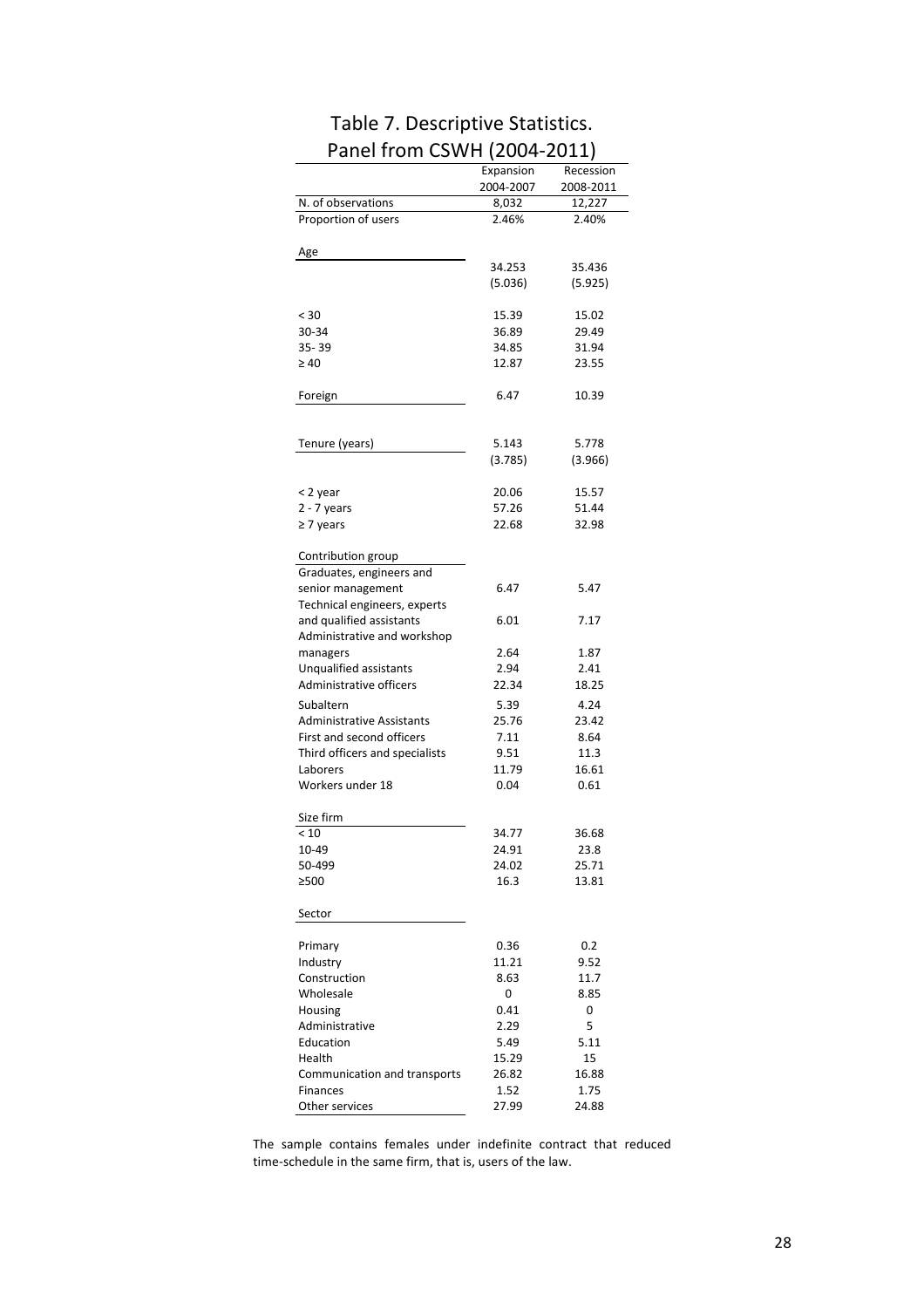|                                | <br>2004-2007  | 2008-2011     |  |
|--------------------------------|----------------|---------------|--|
| VARIABLES                      | user           | user          |  |
|                                |                |               |  |
| $<$ 30                         | $-0.00165**$   | 0.00295 ***   |  |
|                                | (0.000715)     | (0.000643)    |  |
| 35-39                          | $-0.00168$ *** | $-0.00281***$ |  |
|                                | (0.000572)     | (0.000444)    |  |
| $\geq 40$                      | $-0.00913***$  | $-0.00397***$ |  |
|                                | (0.000586)     | (0.000459)    |  |
| Foreign                        | 0.00559 ***    | $0.00403***$  |  |
|                                | (0.00122)      | (0.000711)    |  |
| < 2 year                       | $-0.0213***$   | $-0.0226***$  |  |
|                                | (0.000523)     | (0.000397)    |  |
| $\geq 7$ years                 | 0.00102        | $0.0111***$   |  |
|                                | (0.000658)     | (0.000567)    |  |
| Blue collar                    | $0.00392***$   | $0.00753***$  |  |
|                                | (0.000609)     | (0.000446)    |  |
| 10-49                          | 0.000546       | $-0.00635***$ |  |
|                                | (0.000659)     | (0.000414)    |  |
| 50-499                         | $-0.00377***$  | $-0.00842***$ |  |
|                                | (0.000608)     | (0.000411)    |  |
| >500                           | $-0.00284***$  | $-0.0105***$  |  |
|                                | (0.000695)     | (0.000408)    |  |
|                                |                |               |  |
| obs. P                         | 0.0245996      | 0.0240249     |  |
| pred. P                        | 0.0209251      | 0.0185842     |  |
| R-square                       | 0.037          | 0.0563        |  |
| Observations                   | 326,509        | 508,931       |  |
| Standard errors in parentheses |                |               |  |

# Table 8. Probability of being a "39/99 Law User" Panel from CSWH (2004-2011)

\*\*\* p<0.01, \*\* p<0.05, \* p<0.1

The sample contains mothers under indefinite contract that stay in the same firm. The two columns estimate the probability of being a law user (have reduced time schedule) along 2004-2007 and 2008-2011, respectively.

Reference groups: belong to 30-34 age group, native, tenure between 2 and 7 years, white collar, small firms, health sector and working in Madrid.

Sector of activity and fix region dummies are also included in the estimations. Marginal effects are reported.